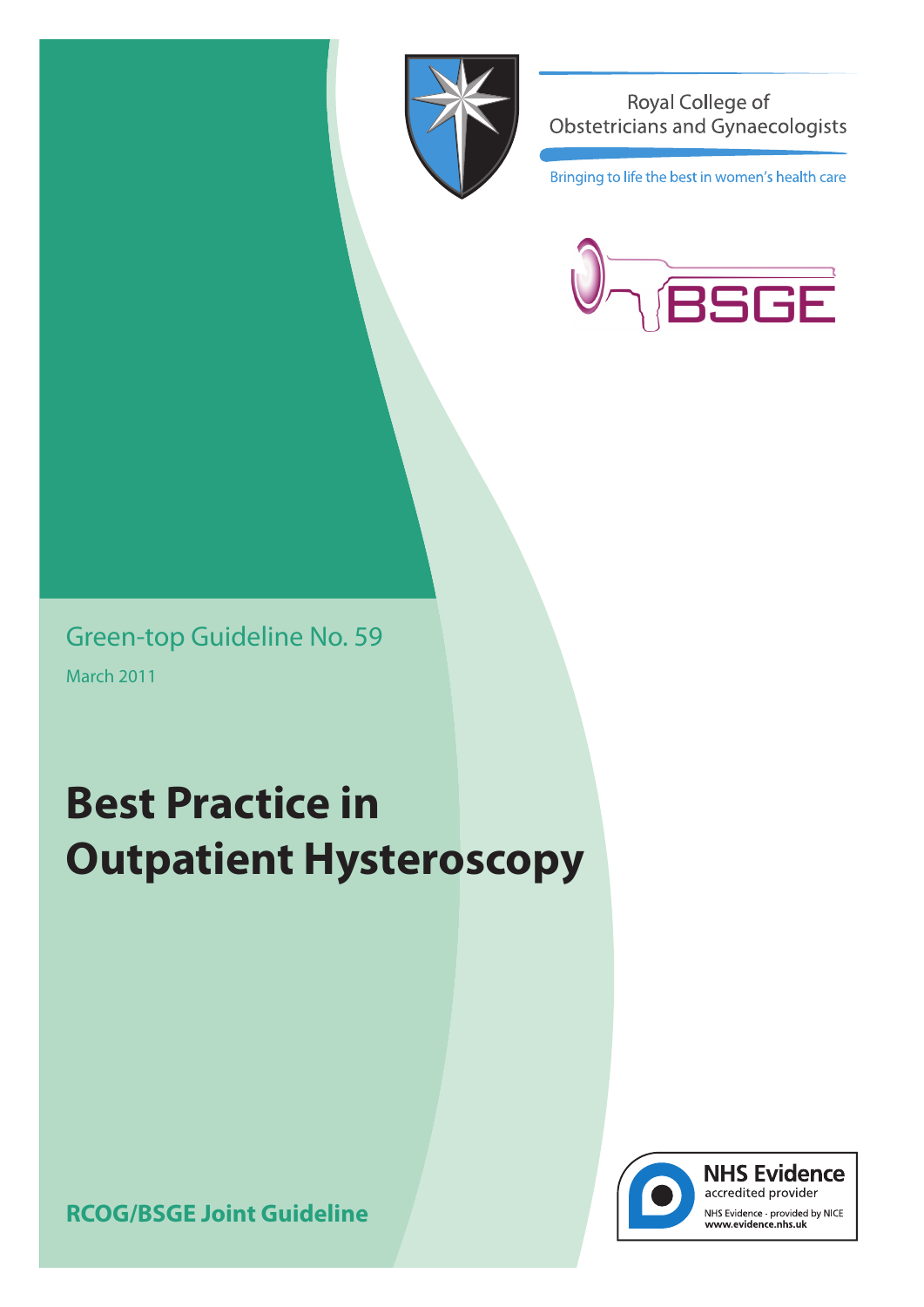# Best Practice in Outpatient Hysteroscopy

This is the first edition of this guideline.

# **Executive summary of recommendations**

#### **Service provision**

**All gynaecology units should provide a dedicated outpatient hysteroscopy service to aid management of women with abnormal uterine bleeding. There are clinical and economic benefits associated with this type of service.**

**Outpatient hysteroscopy should be conducted outside of the formal operating theatre setting in an appropriately sized, equipped and staffed treatment room with adjoining, private changing facilities and toilet.**

**Outpatient hysteroscopy should be performed in an appropriately sized and fully equipped treatment room. This may be a dedicated hysteroscopy suite or a multipurpose facility.**

**The healthcare professional should have the necessary skills and expertise to carry out hysteroscopy.**

**There should be a nurse chaperone regardless of the gender of the clinician.**

**Written patient information should be provided before the appointment and consent for the procedure should be taken.**

# **Analgesia**

**Routine use of opiate analgesia before outpatient hysteroscopy should be avoided as it may cause adverse effects.**

**Women without contraindications should be advised to consider taking standard doses of non-steroidal anti-inflammatory agents (NSAIDs) around 1 hour before their scheduled outpatient hysteroscopy appointment with the aim of reducing pain in the immediate postoperative period.**

# **Cervical preparation**

**Routine cervical preparation before outpatient hysteroscopy should not be used in the absence of any evidence of benefit in terms of reduction of pain, rates of failure or uterine trauma.**

# **Type of hysteroscope**

**Miniature hysteroscopes (2.7mm with a 3–3.5mm sheath) should be used for diagnostic outpatient hysteroscopy as they significantly reduce the discomfort experienced by the woman.**



**A**

**A**

**A**

 $\checkmark$ 

 $\checkmark$ 

 $\checkmark$ 

 $\sum_{i=1}^{n}$ 

 $\checkmark$ 

**B**

**B**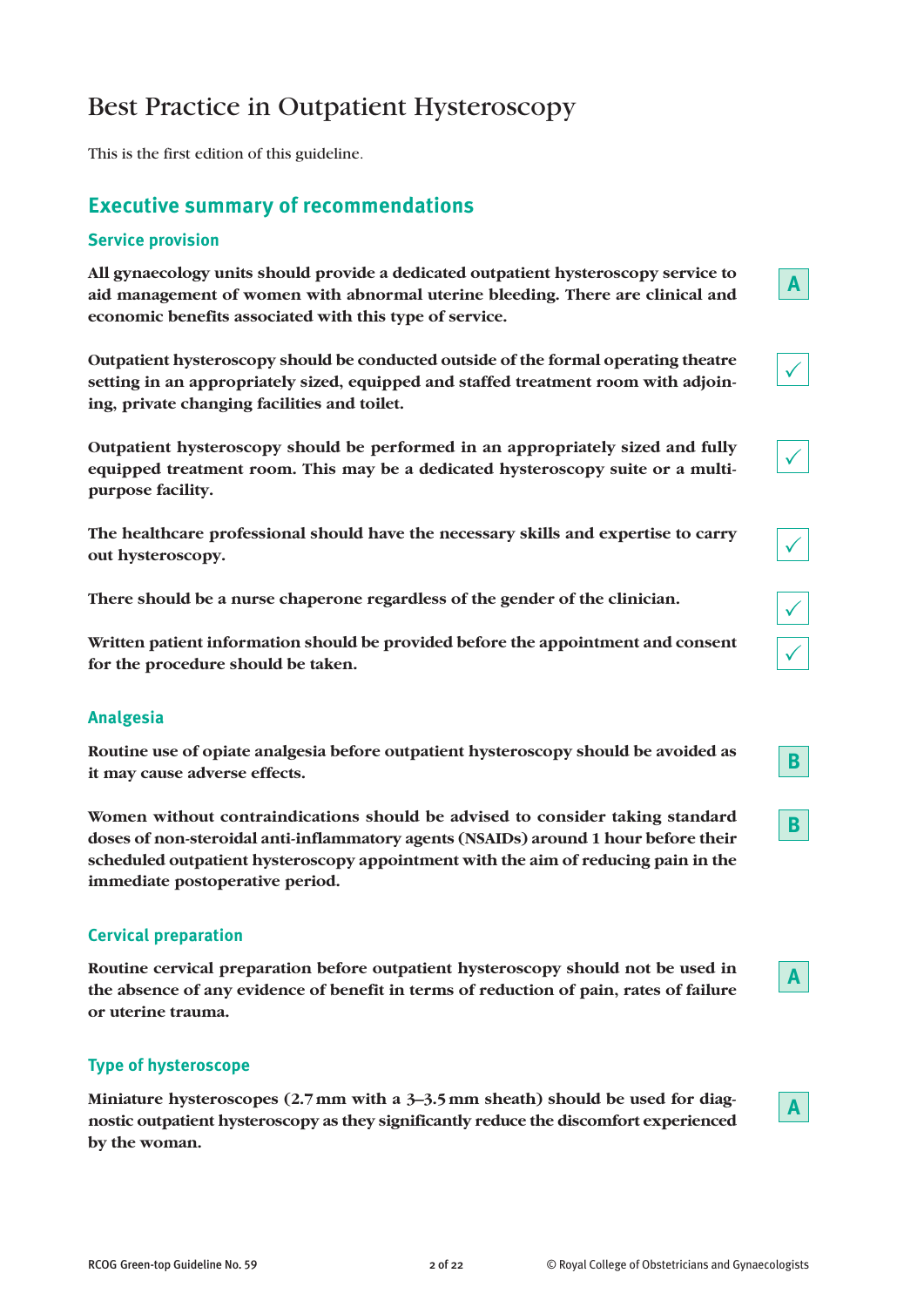**There is insufficient evidence to recommend 0° or fore-oblique optical lenses (i.e. 12°, 25° or 30° off-set lenses) for routine outpatient hysteroscopy. Choice of hysteroscope should be left to the discretion of the operator.**

**Flexible hysteroscopes are associated with less pain during outpatient hysteroscopy compared with rigid hysteroscopes. However, rigid hysteroscopes may provide better images, fewer failed procedures, quicker examination time and reduced cost. Thus, there is insufficient evidence to recommend preferential use of rigid or flexible hysteroscopes for diagnostic outpatient procedures. Choice of hysteroscope should be left to the discretion of the operator.**

#### **Distension medium**

**For routine outpatient hysteroscopy, the choice of distension medium between carbon dioxide and normal saline should be left to the discretion of the operator as neither is superior in reducing pain, although uterine distension with normal saline appears to reduce the incidence of vasovagal episodes.**

**Uterine distension with normal saline allows improved image quality and allows outpatient diagnostic hysteroscopy to be completed more quickly compared with carbon dioxide.**

**Operative outpatient hysteroscopy, using bipolar electrosurgery, requires the use of normal saline to act as both the distension and conducting medium.**

# **Local anaesthesia and cervical dilatation**

**Blind cervical dilatation to facilitate insertion of the miniature outpatient hysteroscope is unnecessary in the majority of procedures. Routine cervical dilatation is associated with pain, vasovagal reactions and uterine trauma and should be avoided.**

**Cervical dilatation generally requires administration of local cervical anaesthesia. Standard protocols regarding the type, maximum dosage and route of administration of anaesthesia should be developed and implemented to help both recognise and prevent rare but potentially serious adverse effects resulting from systemic vascular absorption.**

**Instillation of local anaesthetic into the cervical canal does not reduce pain during diagnostic outpatient hysteroscopy but may reduce the incidence of vasovagal reactions.**

**Topical application of local anaesthetic to the ectocervix should be considered where application of a cervical tenaculum is necessary.**

**Application of local anaesthetic into or around the cervix is associated with a reduction of the pain experienced during outpatient diagnostic hysteroscopy. However, it is unclear how clinically significant this reduction in pain is. Consideration should be given to the routine administration of intracervical or paracervical local anaesthetic, particularly in postmenopausal women.**

 $\checkmark$ 

**B**

**A**

**A**

 $\checkmark$ 

 $\checkmark$ 

**A**

**A**

**A**

**C**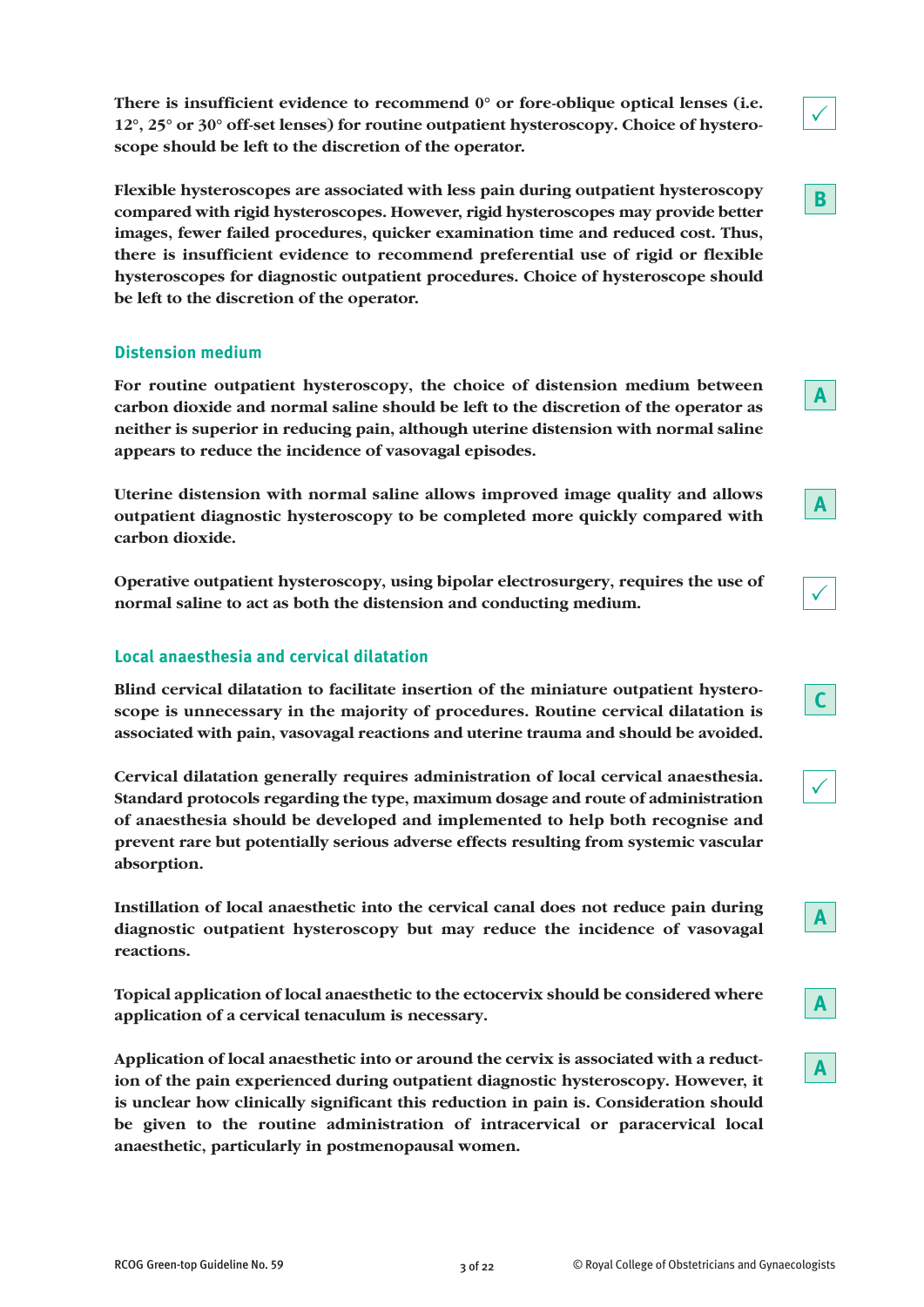**Miniaturisation of hysteroscopes and increasing use of the vaginoscopic technique may diminish any advantage of intracervical or paracervical anaesthesia. Routine administration of intracervical or paracervical local anaesthetic should be used where larger diameter hysteroscopes are being employed (outer diameter greater than 5mm) and where the need for cervical dilatation is anticipated (e.g. cervical stenosis).**

**Routine administration of intracervical or paracervical local anaesthetic is not indicated to reduce the incidence of vasovagal reactions.**

#### **Conscious sedation**

**Conscious sedation should not be routinely used in outpatient hysteroscopic procedures as it confers no advantage in terms of pain control and the woman's satisfaction over local anaesthesia.**

**Life-threatening complications can result from the use of conscious sedation. Appropriate monitoring and staff skills are mandatory if procedures are to be undertaken using conscious sedation.**

# **Vaginoscopy**

**Vaginoscopy reduces pain during diagnostic rigid outpatient hysteroscopy.**

**Vaginoscopy should be the standard technique for outpatient hysteroscopy, especially where successful insertion of a vaginal speculum is anticipated to be difficult and where blind endometrial biopsy is not required.**



 $\checkmark$ 

**A**



**A**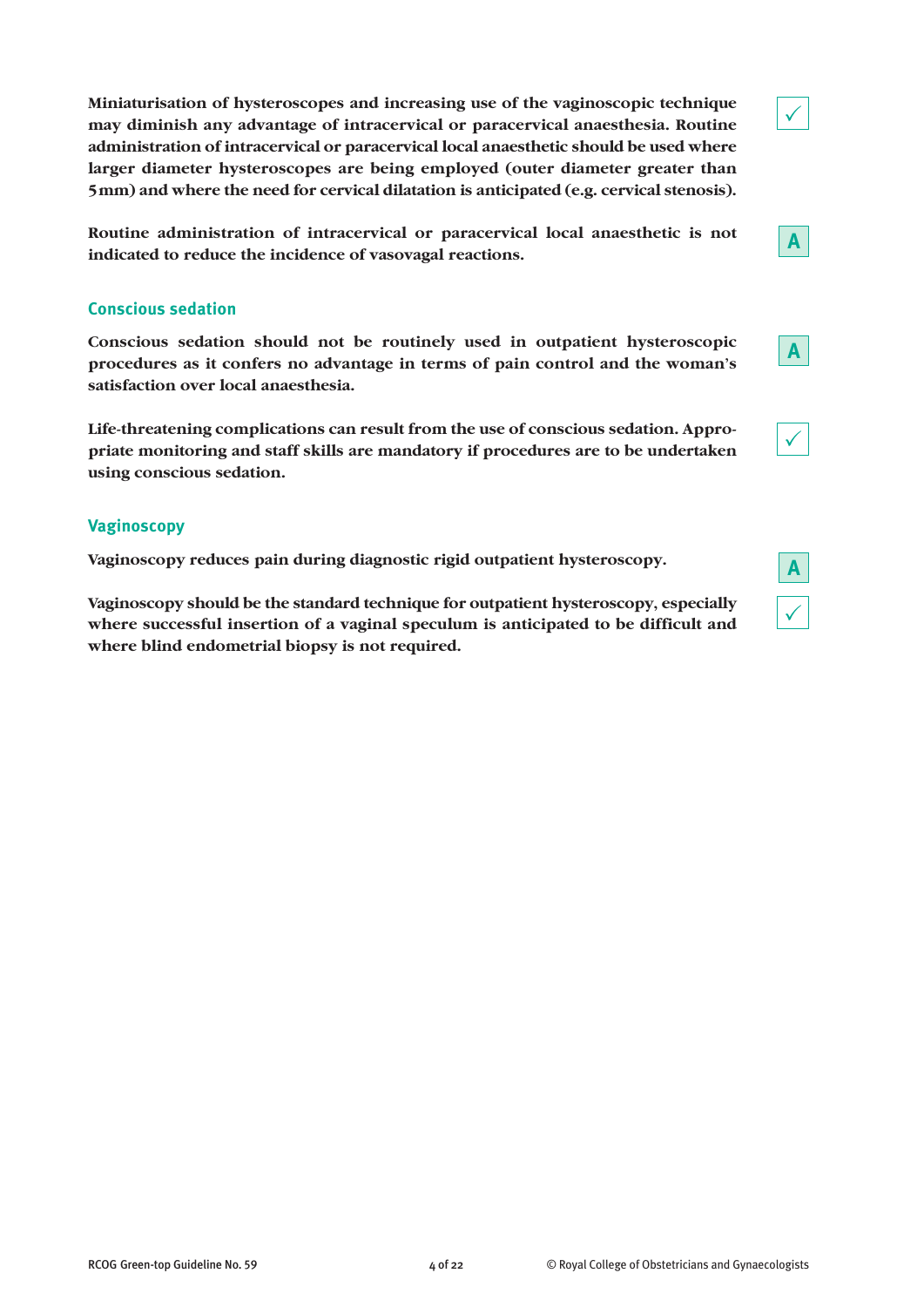#### **1. Purpose and Scope**

The aim of this guideline is to provide clinicians with up-to-date, evidence-based information regarding outpatient hysteroscopy, with particular reference to minimising pain and optimising the woman's experience.

#### **2. Background**

Outpatient hysteroscopy is an established diagnostic test<sup>1-3</sup> that is in widespread use across the UK.<sup>4-6</sup> The procedure involves the use of miniaturised endoscopic equipment to directly visualise and examine the uterine cavity, without the need for formal theatre facilities or general or regional anaesthesia. Outpatient hysteroscopy is indicated primarily in the assessment of women with abnormal uterine bleeding,<sup>1-3</sup> but is also employed in the diagnostic work-up of reproductive problems. More recently, advances in endoscopic technology and ancillary instrumentation have facilitated the development of operative hysteroscopic procedures in an outpatient setting with or without the use of local anaesthesia. Common procedures include endometrial polypectomy,<sup>6-8</sup> removal of small submucous fibroids,<sup>9</sup> endometrial ablation,  $10-13$  removal of lost intrauterine devices and transcervical sterilisation.  $14$ 

Outpatient hysteroscopy, whether diagnostic<sup>1,15</sup> or operative,  $6-14$  is successful, safe and well tolerated. However, as with any procedure requiring instrumentation of the uterus, outpatient hysteroscopy can be associated with significant pain, 16,17 anxiety and embarrassment. <sup>18</sup> This not only impacts upon women's satisfaction with their experience, but also limits the feasibility and possibly the safety, accuracy and effectiveness of the procedure.To minimise pain and discomfort, variations in hysteroscopic equipment, adaptations to the technique and use of pharmacological agents have been advocated.This guideline assesses these components along with issues relating to optimal service provision.

#### **3. Identification and assessment of evidence**

Four databases were systematically searched: MEDLINE (from 1950 to September 2008), EMBASE (from 1980 to September 2008), CINAHL (from 1981 to September 2008) and the Cochrane library. No restrictions were placed on the searches in an attempt to reduce selection bias.The databases were searched using the relevant MeSH terms and keywords.The main keywords used were 'hysteroscopy and vaginoscopy', which were used with combinations of the following words depending upon the area of hysteroscopy being examined: 'anaesthesia', 'analgesia', 'distension media', 'flexible', 'rigid', 'cervical preparation','conscious sedation','prostaglandins'and'laminaria'.The results of the searches were systematically reviewed.

Systematic reviews of the literature were conducted, with meta-analyses where possible, to assess pain and feasibility of outpatient hysteroscopy.The definitions of the types of evidence used in this guideline originate from the US Agency for Healthcare Research and Quality.Where possible,recommendations are based on,and explicitly linked to,the evidence that supports them.Areas lacking evidence are highlighted and annotated as'good practice points'.

# **4. Service provision**

#### *4.1 What is the ideal setting for performing hysteroscopy?*

**All gynaecology units should provide a dedicated outpatient hysteroscopy service to aid management of women with abnormal uterine bleeding. There are clinical and economic benefits associated with this type of service.**

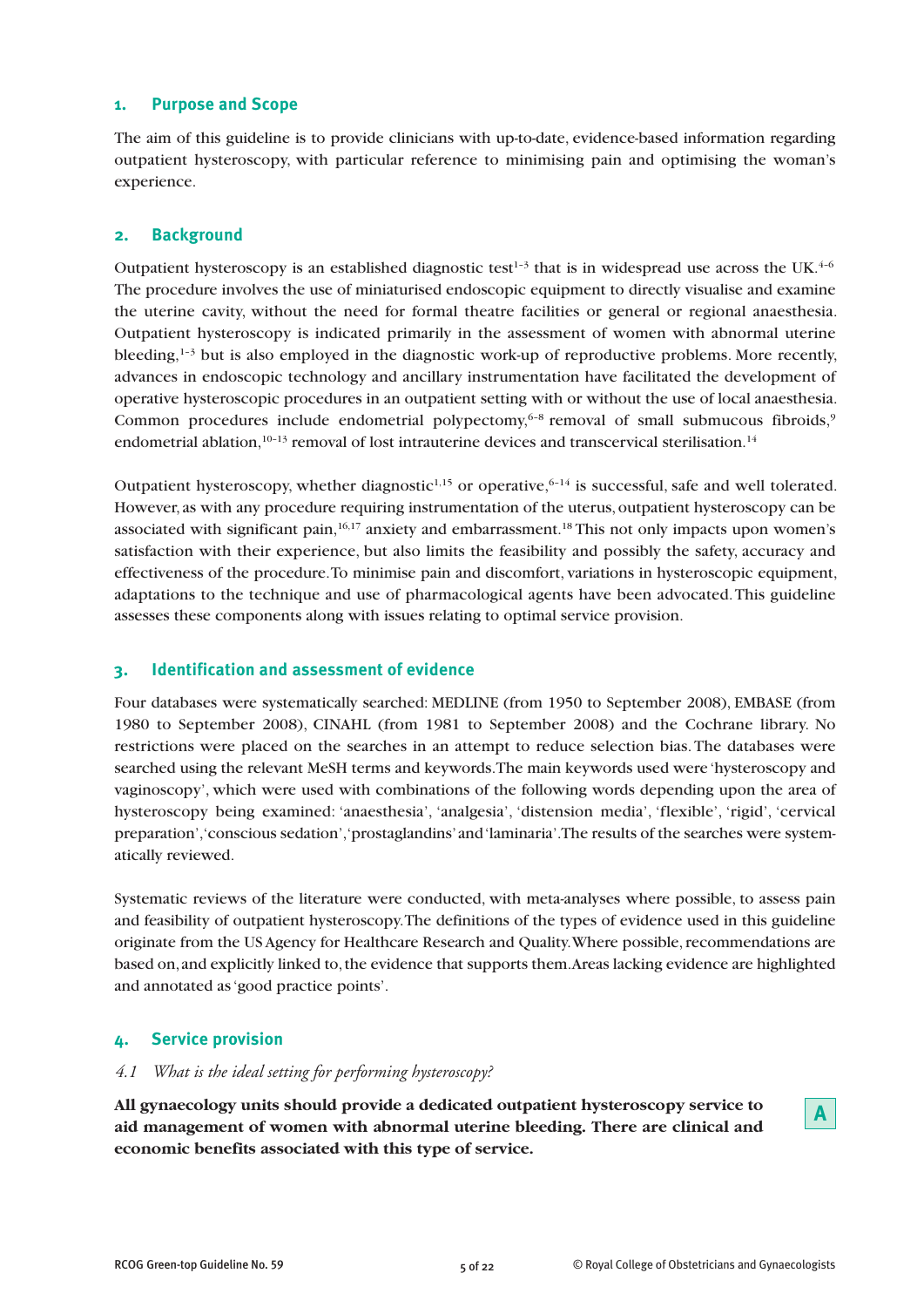**Outpatient hysteroscopy should be conducted outside of the formal operating theatre setting in an appropriately sized, equipped and staffed treatment room with adjoining, private changing facilities and toilet.**

An outpatient hysteroscopy service offers a safe, convenient and cost-effective means of diagnosing and treating abnormal uterine bleeding as well as aiding the management of other benign gynaecological conditions (e.g.fertility control,subfertility and miscarriage and abnormal glandular cervical cytology). <sup>19</sup> A randomised controlled trial reported more rapid mobilisation postoperatively (0 minutes [range 0–5] versus 105 minutes [range 80–120], *P* < 0.001) and quicker recovery to preoperative levels (2 days [range 1–2.7] versus 3 days [range 2–4],*P* <0.05) favouring diagnostic outpatient hysteroscopy compared with traditional day-case hysteroscopy under general anaesthesia. <sup>20</sup> The same study demonstrated high and equivalent levels of women's satisfaction with outpatient hysteroscopy in conscious women compared with daycase procedures under general anaesthesia.There were also economic benefits for women,the health service and society at large. Compared with day-case procedures under general anaesthesia, women undergoing outpatient hysteroscopy required significantly less time off work compared with the day-case group  $(0.8$  days versus  $3.3$  days,  $P < 0.001$ ) and experienced reduced loss of income and reduced travel costs. Costs per woman to the National Health Service were estimated to be substantially less for outpatient procedures.<sup>21</sup>

# **4.2 What are the requirements for running an effective outpatient hysteroscopy service?**

**Outpatient hysteroscopy should be performed in an appropriately sized and fully equipped treatment room. This may be a dedicated hysteroscopy suite or a multipurpose facility.**

**The healthcare professional should have the necessary skills and expertise to carry out hysteroscopy.**

**There should be a nurse chaperone regardless of the gender of the clinician.**

# **Written patient information should be provided before the appointment and consent for the procedure should be taken.**

Outpatient hysteroscopy should be performed in an appropriately sized and fully equipped treatment room.This may be a dedicated hysteroscopy suite or a multipurpose facility.Outpatient hysteroscopy can be associated with substantial anxiety,<sup>18</sup> so the treatment room should be private and patient friendly, with a separate, and ideally adjoining, changing area with a toilet.Adequate resuscitation facilities should be available, as should a comfortable recovery area with refreshment-making facilities.Access to onsite or offsite decontamination facilities of an appropriate standard is necessary.Outpatient hysteroscopy should not be performed in a formal operating theatre setting because this environment is likely to provoke anxiety in the woman and negate the economic advantages associated with avoiding use of expensive operating theatres.Appropriate staffing levels are required;these will vary according to local circumstances (patient populations, numbers seen per clinic) and the type of service offered (concomitant pelvic ultrasound, pure diagnostic service or diagnostic and therapeutic service). In general, there will be a complement of up to three support staff consisting of at least one registered general nurse and healthcare assistants. When possible, one of the staff members should act as the woman's advocate during the procedure to provide reassurance, explanation and support. Communication with the woman in this way may help alleviate anxiety and divert their attention, thereby minimising pain and embarrassment (the socalled 'vocal local').



 $\checkmark$ 





Evidence level 1+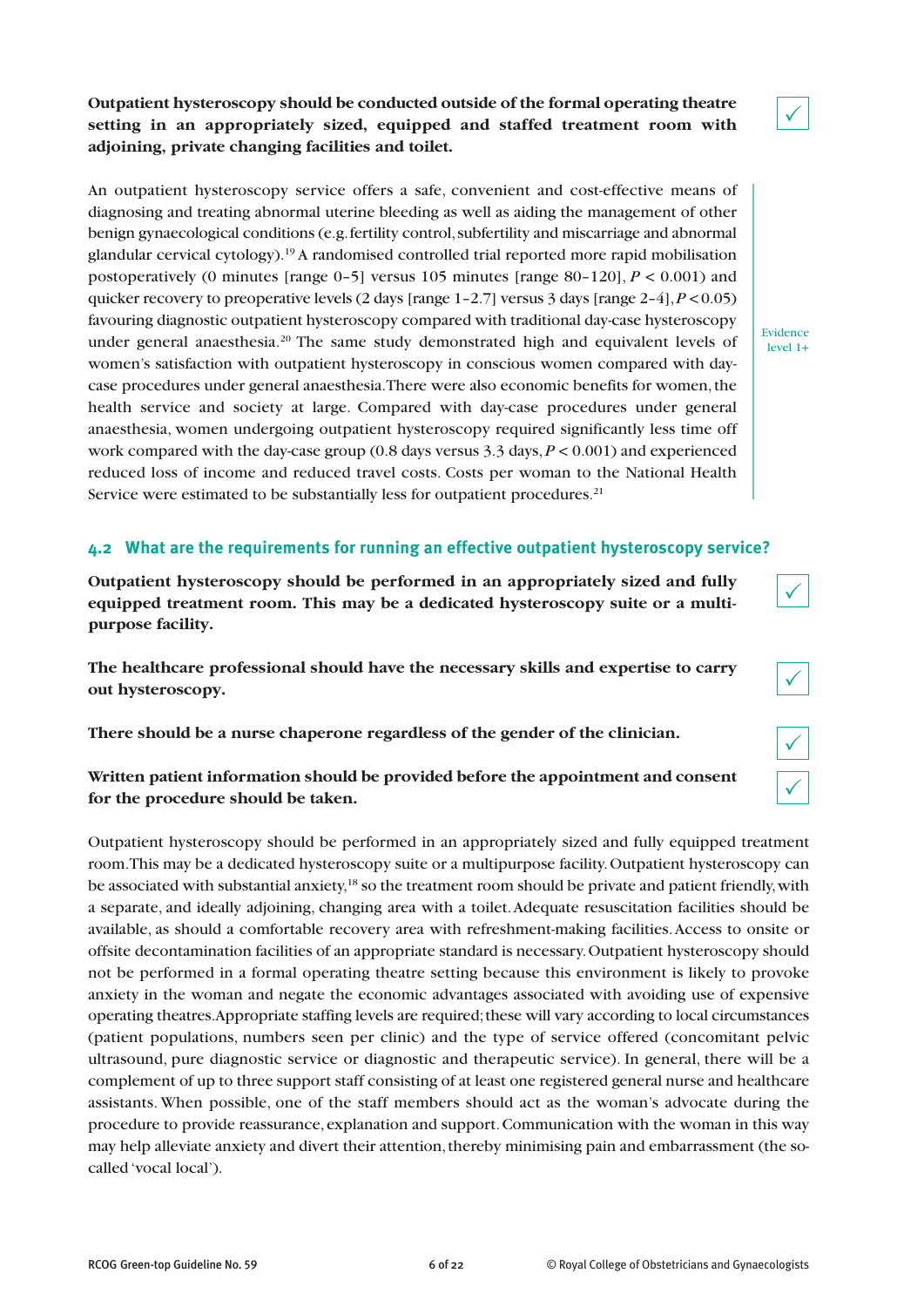Adequate, clear and simple written patient information should be provided with the appointment letter.The information will vary according to local circumstances and the type of service offered. Where simultaneous treatments are offered ('see and treat' services), it is important that this fact is reflected in the patient literature to facilitate informed choice. It is good clinical practice to obtain formal consent for outpatient hysteroscopy before the procedure.Practice should conform to recommendations on consent from the General Medical Council and the RCOG.The RCOG has produced ConsentAdvice No.1:*Diagnostic hysteroscopy under general anaesthesia*, <sup>22</sup> which should be used in conjunction with RCOG Clinical Governance Advice No. 6: *Obtaining valid consent*. <sup>23</sup> Women should be able to access advice following any intervention (e.g. a direct line to the clinic and an out-of-hours contact number). Consideration should be given to allow direct access for GPs according to locally developed criteria and selected groups of women to aid streamlining of the service.

#### **5. Analgesia**

*5.1 Do analgesics given before diagnostic hysteroscopy reduce the pain felt by women during the procedure?*

**Routine use of opiate analgesia before outpatient hysteroscopy should be avoided as it may cause adverse effects.**

**Women without contraindications should be advised to consider taking standard doses of non-steroidal anti-inflammatory agents (NSAIDs) around 1 hour before their scheduled outpatient hysteroscopy appointment with the aim of reducing pain in the immediate postoperative period.**

A systematic review<sup>24</sup> identified six studies which examine the use of analgesics compared with controls before outpatient hysteroscopy.<sup>25-30</sup> All of these studies were randomised controlled trials. Three of the studies examined the use of opiate drugs<sup>25-27</sup> and three examined NSAIDs.<sup>28-30</sup>

Two of the opiate studies examined the use of 100 mg tramadol administered approximately 50 minutes before the outpatient hysteroscopy, one study giving the tramadol intramuscularly<sup>25</sup> and the second giving it as an intravenous infusion. $^{26}\mathrm{The}$  first study found that the women who had received tramadol had significantly less pain at the end of the procedure than women in the intracervical block group and the women who received no medication  $(P = 0.001$  and  $P < 0.001$ , respectively). <sup>25</sup> Although this was a low-quality study, the result was supported by those from the second, high-quality study which reported significantly lower pain scores in the tramadol group compared with placebo both during ( $P < 0.012$ ) and 15 minutes after ( $P < 0.008$ ) the procedure. <sup>26</sup> The third opiate study examined the use of sublingual buprenorphine 0.2 mg 40 minutes before the procedure compared with placebo.There was no significant pain reduction with the use of buprenorphine overall and when stratified for menopausal status and parity.<sup>30</sup> Two studies reported adverse effects.<sup>26,30</sup> The tramadol study found no significant difference between the groups in terms of incidence of nausea, vomiting or bradycardia.<sup>26</sup> Conversely, in the buprenorphine study there was a high incidence of adverse effects (nausea, vomiting and drowsiness) in the intervention group (38.8%) and none in the control group.<sup>30</sup>

Three trials examined the use of NSAIDs before outpatient hysteroscopy.<sup>28-30</sup> One of these studies assessed the use of 50 mg oral diclofenac 1–2 hours before the procedure and found that it did not significantly reduce the pain experienced compared with placebo: mean (standard deviation) in the diclofenac group 3.0 (2.5) versus 3.0 (2.9) in the control group.<sup>30</sup> Vasovagal reactions were not reduced in the diclofenac group compared with the placebo group (four reactions and five reactions, respectively).The only adverse effects were in the diclofenac treatment group,but these were mild and self-limiting (one woman reported drug rash and one complained of epigastric pain).The second NSAID study compared the use of 500 mg oral

Evidence level 1–

Evidence level 1–

Evidence level 4

**B**

**B**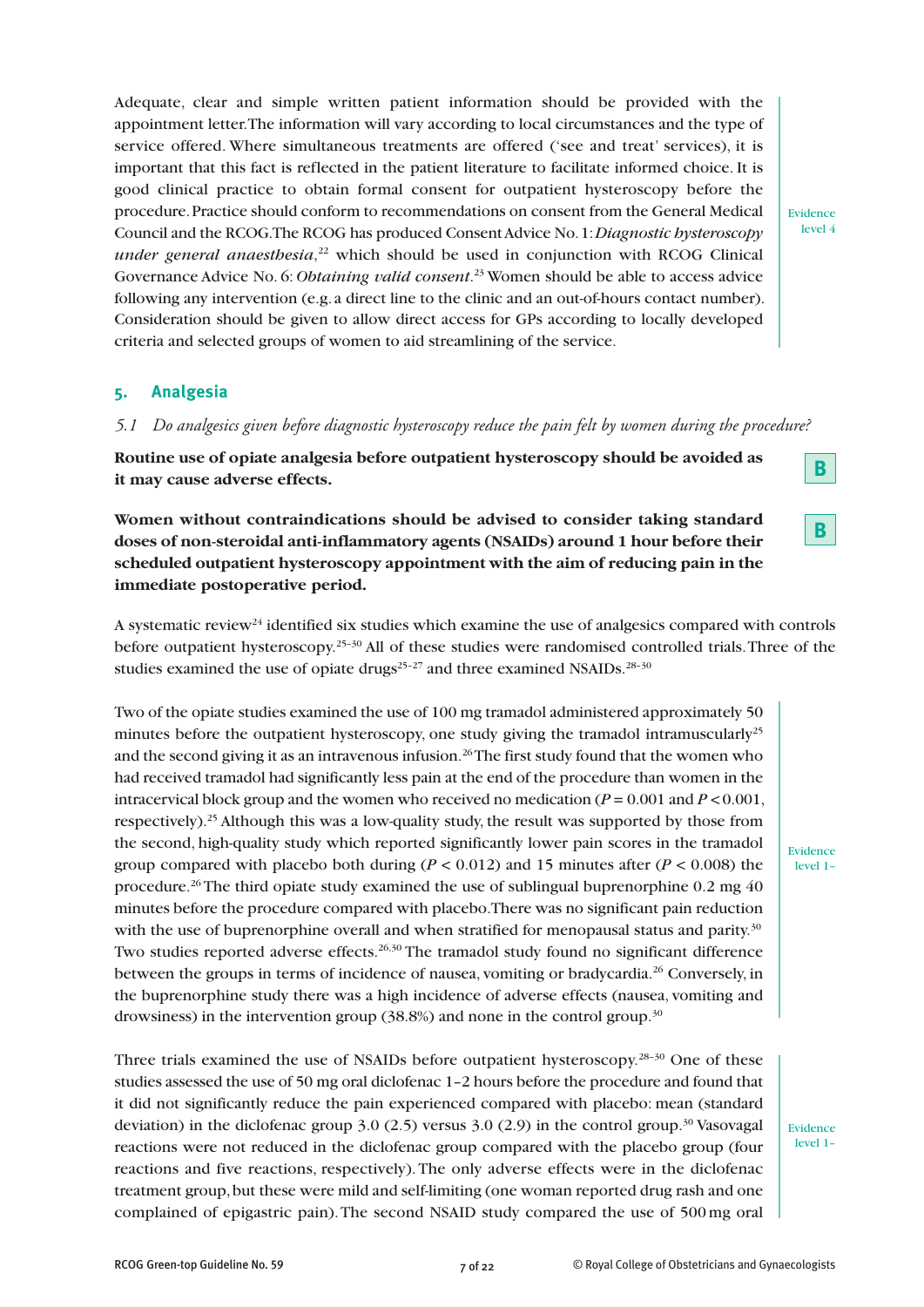mefenamic acid 1 hour before the procedure with placebo. <sup>29</sup> This study found that mefenamic acid did not significantly reduce the pain of the hysteroscopy;however,it did significantly reduce the pain experienced at 30 minutes ( $P < 0.01$ ) and 60 minutes ( $P < 0.05$ ). Adverse effects were not reported for either group.The final study examined the use of ketorolac 30 mg intramuscularly given with an intracervical block 45 minutes before the procedure, compared with cervical block alone. <sup>28</sup> The paper reports a significant reduction in pain with the addition of ketorolac; however, it does not report *P* values and there were only 12 women in each arm of the study, making it difficult to draw strong conclusions from the results.

No studies were identified addressing the issue of timing of analgesia before outpatient hysteroscopy.The onset of action of these drugs means that to be effective they need to be given in advance of the woman's appointment. Optimal timing depends upon the agent used (half-life, rate of absorption, etc.) and the route of administration, but in general simple, nonopioid analgesics given orally, such as 1000 mg paracetamol or 400 mg ibuprofen, should be taken around 1 hour before the scheduled appointment time.Thus, it is likely to be more practical to advise women to take simple analgesics in advance of their appointment rather than administer them in hospital. Routine patient information leaflets posted to the woman with details of their appointment can advise them to consider taking simple analgesics before they attend their appointment, with the proviso that they have taken them before without ill effects.This approach is likely to be of more benefit in those units offering simultaneous hysteroscopic diagnosis and treatment (i.e. the 'see and treat' clinic), where the levels of discomfort experienced are likely to be increased.

#### **6. Cervical preparation**

*6.1 Does cervical preparation reduce uterine trauma, failure to access the uterine cavity or pain associated with outpatient hysteroscopy?*

**Routine cervical preparation before outpatient hysteroscopy should not be used in the absence of any evidence of benefit in terms of reduction of pain, rates of failure or uterine trauma.**

Uterine trauma (lacerations to the cervix or uterine perforation) is recognised with blind and endoscopic instrumentation of the uterus,  $^{1,31-34}$  with an estimated perforation incidence of 0.002–1.7%. The incidence of uterine trauma is low for diagnostic outpatient hysteroscopy performed with small-diameter endoscopes (outer sheath diameter under 5.5 mm) under direct vision. <sup>1</sup> Factors associated with uterine trauma include the need for blind dilatation, cervical stenosis (e.g. atrophy, cervical surgery, previous caesarean section, nulliparity), a tortuous cervical canal (e.g. in association with fibroids) and a deviated uterine cavity (e.g. acute flexion, pelvic adhesions, fibroids). <sup>15,19</sup>

Prostaglandin or misoprostol administration before diagnostic hysteroscopy performed under general anaesthesia is associated with a reduction in cervical resistance and need for cervical dilatation in premenopausal women35–37 compared with placebo, although no such benefit was noted in postmenopausal women. 41,41

A systematic review of the use of cervical preparation before outpatient hysteroscopy identified five randomised controlled trials, $42-46$  with administration of prostaglandin regimens varying from 4 hours to 30 hours before hysteroscopy.<sup>47</sup> No reduction in the incidence of lacerations to the cervix with the use of vaginal prostaglandins was demonstrated in the three trials $42,43,46$ assessing this outcome (OR 0.59, 95% CI 0.22-1.55).<sup>47</sup>

Evidence level 1+



Evidence level 1–

Evidence level 4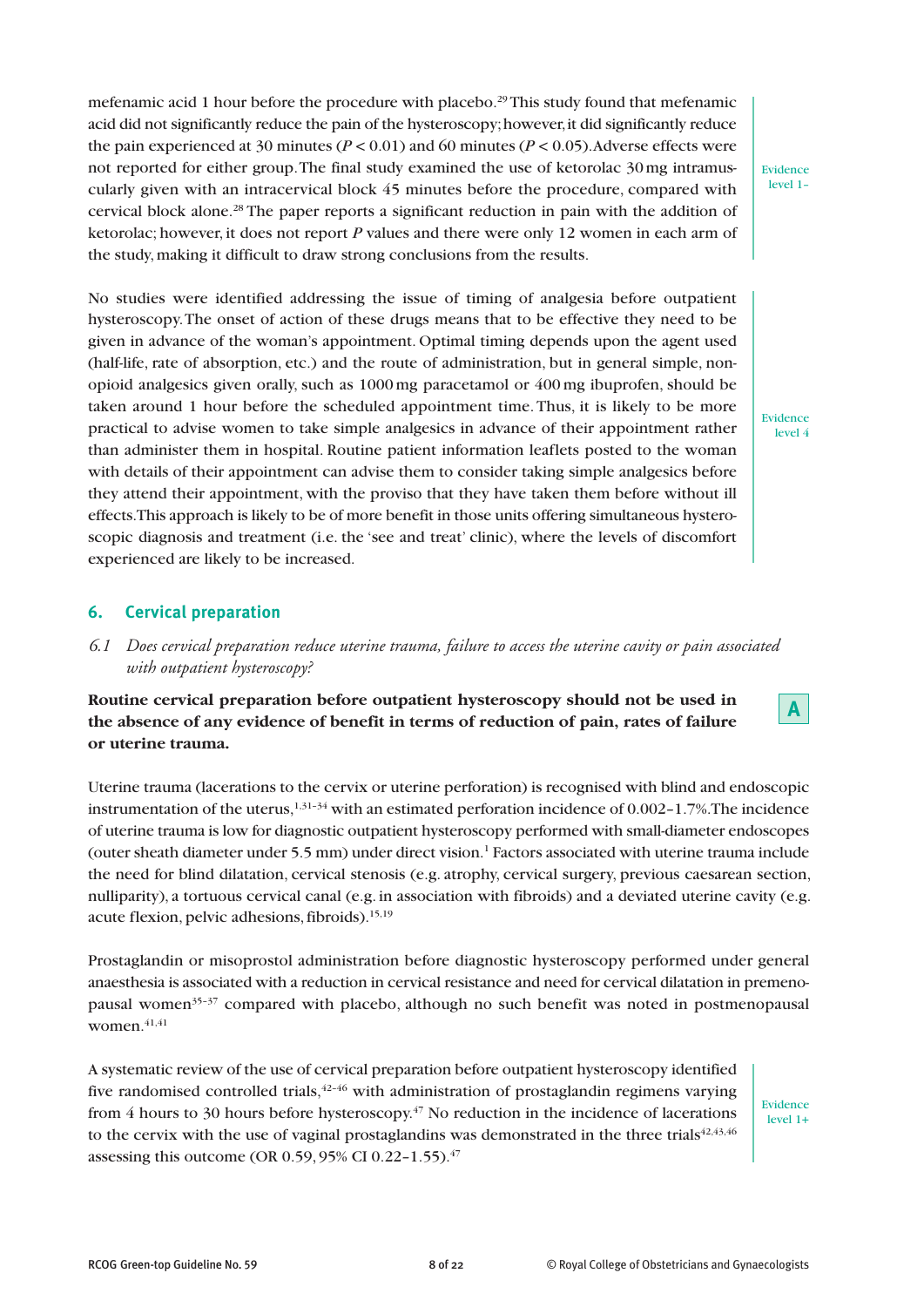Prostaglandins are associated with gastrointestinal adverse effects and are contraindicated in severe uncontrolled asthma, chronic adrenal failure, acute porphyria, renal or hepatic impairment and breastfeeding.<sup>48</sup> Four heterogeneous trials assessed the incidence of genital tract bleeding associated with vaginal prostaglandins before outpatient hysteroscopy $4^{2,44-46}$  and found no increased risk with the use of prostaglandins (OR  $1.32,95\%$  CI  $0.52$ –3.40). $^{47}$ 

The main reason for failure to successfully perform an outpatient hysteroscopy is inability to access the uterine cavity as a result of cervical stenosis;this is most commonly encountered in the postmenopausal population.<sup>19</sup> Two randomised controlled trials<sup>43,44</sup> have assessed the feasibility of outpatient hysteroscopy after vaginal prostaglandins and a meta-analysis showed no reduction in failure rates (OR 2.12, 95% CI 0.64–7.04). 47

One randomised controlled trial included in the systematic review examined the use of oral mifepristone. There were no failed hysteroscopies in the study.<sup>47</sup> Evidence level 1+

Two studies examined the use of misoprostol 400 micrograms given vaginally before hysteroscopy to premenopausal women. The drugs were administered 4 hours before hysteroscopy in one of the studies<sup>42</sup> and 6 hours before hysteroscopy in the other.<sup>45</sup> The low-quality study<sup>42</sup> found that pain during cervical dilatation was significantly reduced after the use of prostaglandin compared with placebo ( $P < 0.05$ ); however, the other, high-quality study<sup>45</sup> found no significant reduction in pain during the hysteroscopy with the use of misoprostol  $(P = 0.72)$ .

One study<sup>43</sup> examined the use of misoprostol 200 micrograms given vaginally 8 hours before hysteroscopy to postmenopausal women.The median pain scores as the hysteroscope passed through the cervical os were five in the intervention group and seven in the placebo group  $(P = 0.02)$ . When the pain severity was assessed by comparing the number of women scoring more than six on the visual analogue scale (i.e. considerable pain), there were significantly fewer in the intervention group ( $P = 0.0132$ ). However, no significant difference between the groups was identified when assessing the presence of pain during clamping of the cervix  $(P = 0.74)$ , during the examination ( $P = 0.32$ ) or during the endometrial biopsy ( $P = 0.19$ ).

Two studies included both pre- and postmenopausal women in their study populations.<sup>44,46</sup> One of the studies<sup>42</sup> gave misoprostol 400 micrograms vaginally 4–6 hours before the hysteroscopy and found that pain at the end of the procedure was significantly less in the intervention group compared with the group receiving no medication  $(P = 0.03)$ . This was judged to be a lowquality study owing to the lack of blinding. The second study $46$  gave the same dose of misoprostol 12–24 hours before the procedure and assessed pain after the cervix was dilated to 6 mm.Pain was found to be significantly less in the misoprostol group ( $P = 0.004$ ; when adjusted for baseline pain score  $P = 0.01$ . This study subgrouped the women according to menopausal status and found that there was a significant reduction in pain for postmenopausal women given misoprostol ( $P = 0.004$ ; when adjusted for baseline scores  $P = 0.006$ ) but not for premenopausal women ( $P = 0.56$ ; when adjusted for baseline scores  $P = 0.77$ ). This was a high-quality study.

One trial assessed oral mifepristone in premenopausal women<sup>49</sup> and found no benefit in terms of reduction in pain experienced during outpatient hysteroscopy (mean pain score  $33.4 \pm 23.5$ versus  $37.0 \pm 30.0$ ,  $P = 0.60$ ).

No comparative studies were identified for other methods of cervical dilatation before outpatient hysteroscopy (e.g. local/systemic administration of estrogens or osmotic agents).

Evidence level 1+

Evidence level 1+

Evidence level 1+

Evidence  $level 1+$ 

Evidence level 1+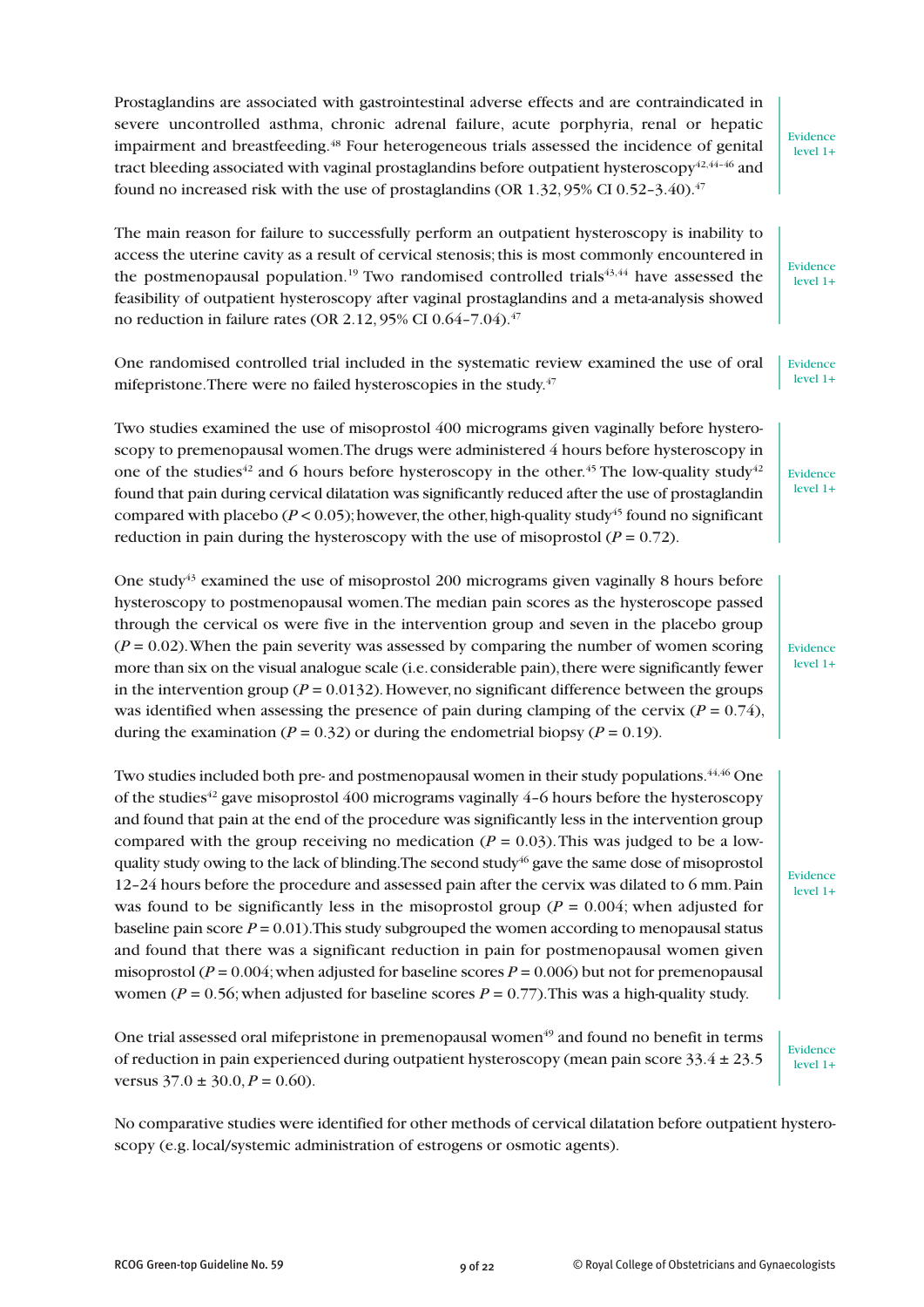#### **7. Type of hysteroscope**

*7.1 What size and angle of hysteroscope should be used in the outpatient setting?*

**Miniature hysteroscopes (2.7mm with a 3–3.5mm sheath) should be used for diagnostic outpatient hysteroscopy as they significantly reduce the discomfort experienced by the woman.**

# **There is insufficient evidence to recommend 0° or fore-oblique optical lenses (i.e. 12°, 25° or 30° off-set lenses) for routine outpatient hysteroscopy. Choice of hysteroscope should be left to the discretion of the operator.**

Four randomised controlled trials have examined how the diameter of hysteroscopes with an outer sheath affects pain during outpatient hysteroscopy. 50–53 One of the studies looked exclusively at postmenopausal women and found that there was significantly less pain associated with outpatient hysteroscopy when a 3.5 mm diameter hysteroscopy system as opposed to a 5 mm diameter system was used  $(P < 0.01)$ , although the procedural success rate was not significantly increased. 52The remaining three papers compared 5 mm hysteroscopy assemblies with 3 mm, <sup>53</sup> 3.3 mm51 or 3.5mm50 mini-hysteroscopy set-ups. Procedural pain was significantly reduced with the smaller-diameter hysteroscopes in two of the trials (*P* < 0.0001 in both studies); 50,51 however,the third trial found no significant difference. <sup>53</sup> One of the studies reported the procedural success rate and visualisation of the cavity to be significantly better with minihysteroscopy  $(P < 0.0001)$ <sup>50</sup> by contrast, the procedural success rate was not significantly better in the other trial reporting this outcome. 53

No studies were identified that compared 0° hysteroscopes with off-set distal lenses (e.g. 12°, 30°).Off-set lenses offer a wider field of view,a property that can be advantageous in visualising the corneal recesses and tubal ostia within the uterine cavity with minimal external movement of the hysteroscope.Fore-oblique lenses facilitate visualisation of ancillary instrumentation and so are advantageous for operative hysteroscopy. However, 0° hysteroscopes are more intuitive, facilitating entry into the uterine cavity through the cervical canal, which may reduce the need for cervical dilatation as well as minimising discomfort and uterine trauma.

#### *7.2 Should rigid or flexible hysteroscopes be used routinely in the outpatient setting?*

**Flexible hysteroscopes are associated with less pain during outpatient hysteroscopy compared with rigid hysteroscopes. However, rigid hysteroscopes may provide better images, fewer failed procedures, quicker examination time and reduced cost. Thus, there is insufficient evidence to recommend preferential use of rigid or flexible hysteroscopes for diagnostic outpatient procedures. Choice of hysteroscope should be left to the discretion of the operator.**

Two small randomised controlled trials compared the pain experienced during outpatient hysteroscopy with the use of a flexible hysteroscope versus a rigid hysteroscope. 54,55 Neither study presented data according to menopausal state or parity.Both studies found that use of the flexible hysteroscope significantly reduced the woman's pain experience during the procedure  $(P = 0.0001$  and  $P < 0.001$ , respectively). One of the studies reported no difference between the flexible and rigid groups in terms of procedure time and image view.There were no failed hysteroscopies in either group.<sup>54</sup>The other study found that rigid scopes gave significantly better image quality  $(P < 0.001)$  and significantly shortened the time taken to perform the procedure  $(P = 0.003)$ . There were two failed hysteroscopies in the flexible group owing to cervical stenosis and these women were excluded from the analysis. Five more women in the flexible group had to be changed to a rigid hysteroscope because of inability to negotiate the cervical



 $\checkmark$ 

Evidence level 1+

Evidence level 4

**B**

Evidence level 1+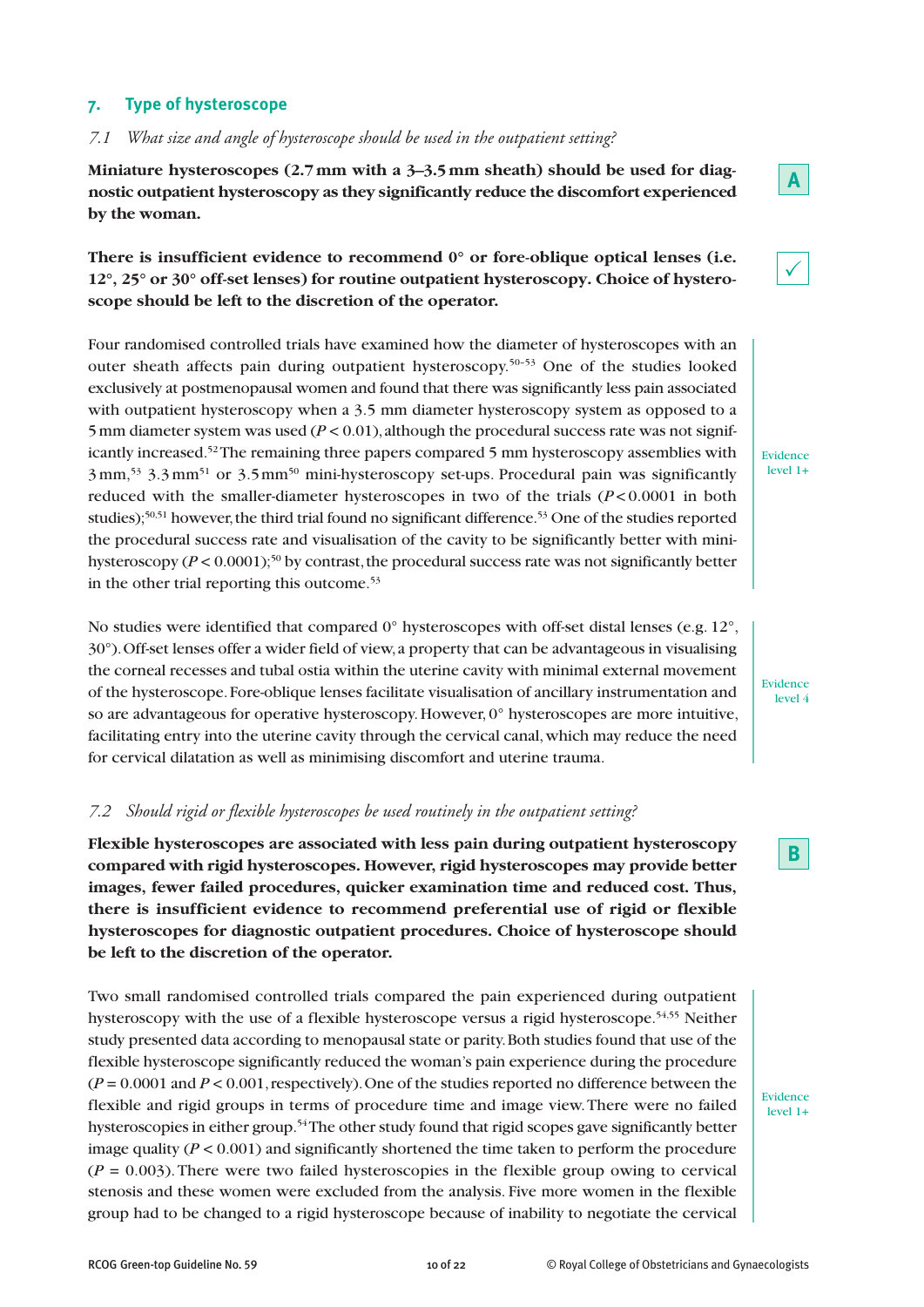canal or inadequate visualisation.There were no failed hysteroscopies or change to flexible scopes in the rigid group.This study also reported that rigid hysteroscopes were cheaper to purchase and easier to sterilise and maintain than flexible hysteroscopies. 55

Operative outpatient hysteroscopy using miniature mechanical and electrosurgical equipment is becoming more established. These technologies generally require the use of rigid hysteroscopies.<sup>19</sup> Units offering both hysteroscopic diagnosis and treatment in the outpatient setting should consider the versatility of respective hysteroscopes and relative resource implications when planning the composition of endoscopic equipment.

# **8. Distension medium**

#### *8.1 Which uterine distension medium should be used during outpatient hysteroscopy?*

**For routine outpatient hysteroscopy, the choice of distension medium between carbon dioxide and normal saline should be left to the discretion of the operator as neither is superior in reducing pain, although uterine distension with normal saline appears to reduce the incidence of vasovagal episodes.**

**Uterine distension with normal saline allows improved image quality and allows outpatient diagnostic hysteroscopy to be completed more quickly compared with carbon dioxide.**

**Operative outpatient hysteroscopy, using bipolar electrosurgery, requires the use of normal saline to act as both the distension and conducting medium.**

# *8.2 Does the type of distension medium affect pain experience during outpatient hysteroscopy?*

A systematic review identified seven studies<sup>56-62</sup> that looked at whether normal saline or carbon dioxide uterine distension media were associated with less pain during outpatient hysteroscopy.<sup>62</sup> One study was considered a duplication of data<sup>61</sup> from an earlier study by the same group. <sup>56</sup> Therefore, six studies were included in the meta-analysis. 56–60,62 The meta-analysis showed there to be no significant difference between the pain experienced with the use of carbon dioxide versus normal saline for outpatient hysteroscopy (standard mean difference [SMD] 0.34, 95% CI -0.12 to 0.80).<sup>63</sup>

Uterine distension pressures need to be sufficient to allow systematic inspection of the entire uterine cavity. However, care is needed to ensure that pressures are minimised to avoid overdistension of the uterus and consequent pain.

#### *8.3 Which distension medium causes the fewest vasovagal episodes during outpatient hysteroscopy?*

The incidence of vasovagal episodes was reported in three of the randomised controlled trials.<sup>57,59,60</sup> A meta-analysis of these results showed there to be significantly fewer vasovagal episodes with the use of normal saline compared with carbon dioxide (OR 3.24, 95% CI 1.23–  $8.54$ ).<sup>63</sup>

Evidence level  $1++$ 

Evidence level 4

Evidence level 1+

**A**

**A**

 $\checkmark$ 

Evidence

level 1++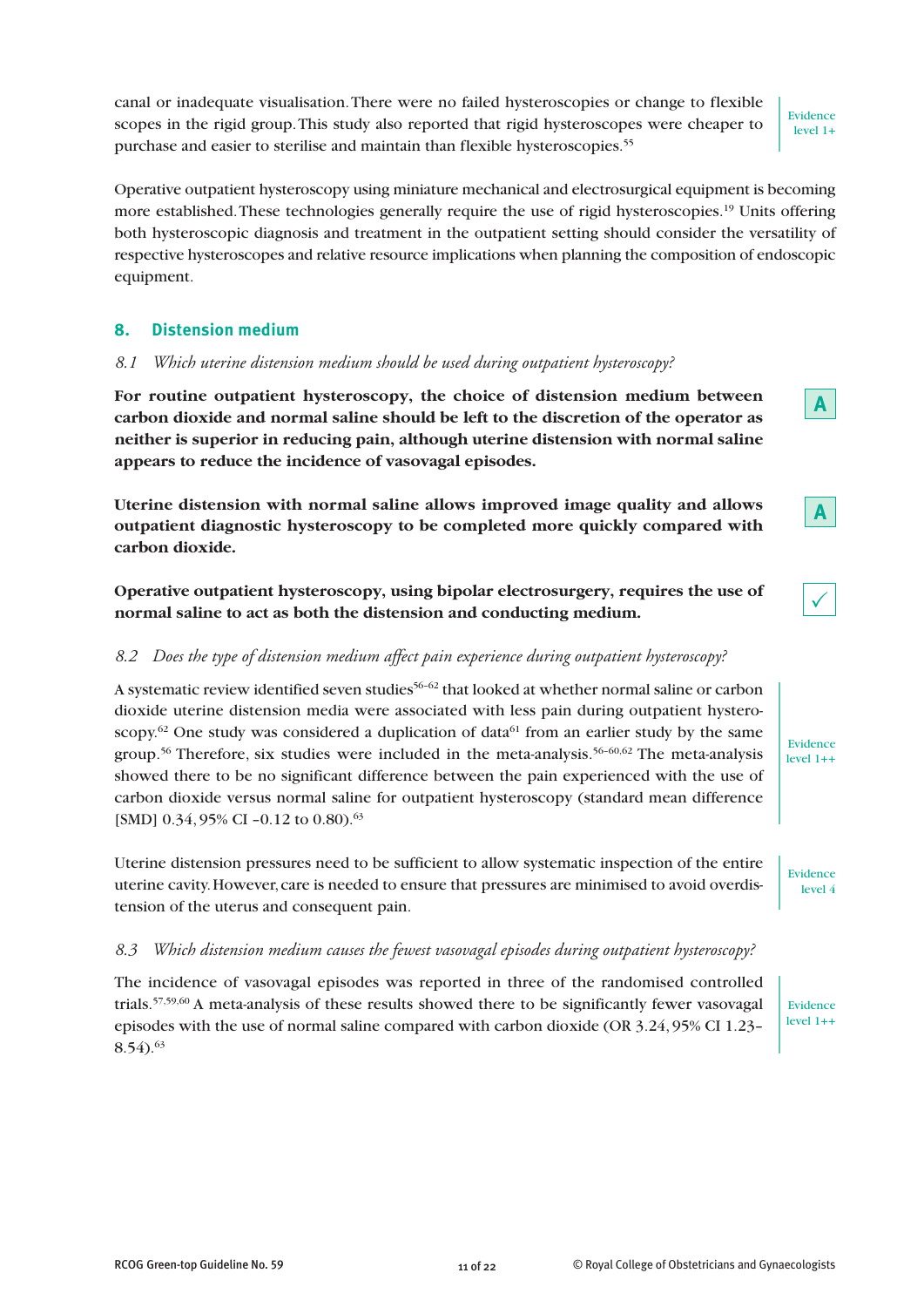#### *8.4 Which distension medium produces the best image quality during outpatient hysteroscopy?*

Four randomised controlled trials evaluated image quality for each of the distension media. 56,57,59,62Three studies reported no significant difference in image quality between carbon dioxide and normal saline; 56,57,59 however,one of these studies reported changing the distension medium from carbon dioxide to normal saline in eight (10.1%) women.One study found a statistically significant increased risk of unsatisfactory view on hysteroscopy (RR 4.75, 95% CI 1.61–16.4) with the use of carbon dioxide.This was mainly attributed to bubbles and bleeding. Of the 19 women who had an unsatisfactory view at hysteroscopy using carbon dioxide, 17 were changed to normal saline and an improved view was reported in 11 (64.7%).<sup>62</sup> Normal saline produces lavage of the cavity and so washes away any blood or mucus which otherwise might obscure the view.

#### *8.5 Which distension medium allows the quickest procedure?*

Four randomised controlled trials compared procedure times between normal saline and carbon dioxide. 56–59 All four found that hysteroscopies using normal saline were significantly quicker. This remained significant when the results were meta-analysed (SMD  $1.32,95\%$  CI  $1.17$ – $1.48$ ). $^{63}$ 

*8.6 Which distension medium should be used for operative procedures?*

Normal saline should be used as the distension medium when bipolar intrauterine equipment is used for hysteroscopic surgery.Thus, it is more practical to perform diagnostic procedures with normal saline in units offering simultaneous diagnosis and treatment as this avoids having to swap distension media should operative procedures need to be carried out. Hysteroscopic sterilisation requires fluid distension medium; the choice of normal saline or glycine depends upon the specific technology adopted.

# **9. Local anaesthesia and cervical dilatation**

# *9.1 Should routine dilatation of the cervical canal be used before insertion of the hysteroscope in an outpatient setting?*

**Blind cervical dilatation to facilitate insertion of the miniature outpatient hysteroscope is unnecessary in the majority of procedures. Routine cervical dilatation is associated with pain, vasovagal reactions and uterine trauma and should be avoided.**

**Cervical dilatation generally requires administration of local cervical anaesthesia. Standard protocols regarding the type, maximum dosage and route of administration of anaesthesia should be developed and implemented to help both recognise and prevent rare but potentially serious adverse effects resulting from systemic vascular absorption.**

Blind dilatation of the cervix to instrument the uterine cavity is commonly performed under general anaesthesia and is associated with cervical and uterine trauma. $^{1,31-34}$  In addition, in the conscious woman,dilatation of the cervix causes pain and discomfort and generally requires the use of local anaesthesia.<sup>19</sup> No randomised controlled trials or large comparative observational studies examining the routine or selective use of blind cervical dilatation before outpatient hysteroscopy were identified.

Evidence level 1+

Evidence level 1++

Evidence level 4





Evidence level 4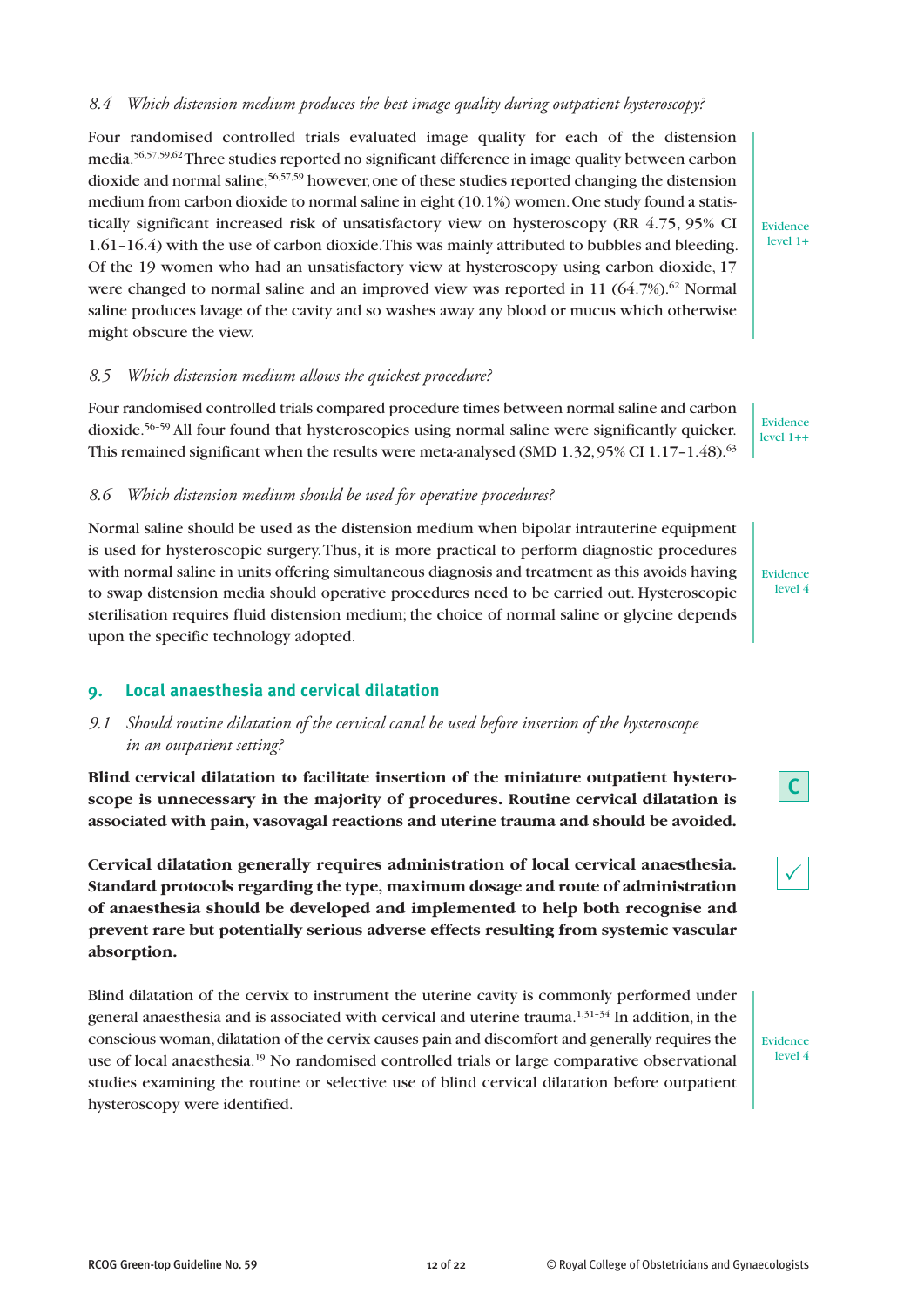#### *9.2 Should topical local anaesthetic be administered before outpatient hysteroscopy?*

**Instillation of local anaesthetic into the cervical canal does not reduce pain during diagnostic outpatient hysteroscopy but may reduce the incidence of vasovagal reactions.**

# **Topical application of local anaesthetic to the ectocervix should be considered where application of a cervical tenaculum is necessary.**

A systematic review identified three randomised controlled trials comparing the application of topical local anaesthetic to the ectocervix.<sup>64-66</sup> Two of these studies were meta-analysed.<sup>65,66</sup> One used lidocaine 5% spray on the ectocervix and canal, <sup>65</sup> while the other used 2% lignocaine gel rubbed over the surface of the cervix; <sup>66</sup> both used a placebo as a control. Meta-analysis of these two studies found that there was no significant pain reduction with the use of topical application of local anaesthetic to the cervix (SMD -0.32, 95% CI -0.97 to 0.33).<sup>67</sup> Another randomised controlled trial using lignocaine 2% aerosol spray, which could not be included in the meta-analysis as it reported its results as medians rather than means, demonstrated a reduction in pain as measured on a 100 mm visual analogue scale when applying a cervical tenaculum as part of the hysteroscopy procedure using a rigid 5.5 mm diagnostic hysteroscope (visual analogue scale score 9 versus  $18, P = 0.005$ ), but no significant reduction in the pain associated with the hysteroscopic procedure itself. 64

A systematic review identified five randomised controlled trials comparing the transcervical application of local anaesthetic. $62,68-71$  Three trials injected the anaesthetic through the cervical canal into the uterine cavity.<sup>68,69,71</sup> Two of these studies used 5 ml of 2% lignocaine<sup>69,71</sup> and one used 2 ml of 2% mepivacaine. <sup>68</sup> All three used normal saline as their control substance.Two of the studies mixed lignocaine with the distension medium. One used 18 ml of lignocaine (strength not stated) per 250 ml of normal saline combined with an intracervical block and compared it with normal saline as the distension medium with an intracervical block. <sup>70</sup> The second study used 40 ml of 2% lignocaine per 500 ml of normal saline and compared it with normal saline as the distension medium. $^{62}\rm{No}$  significant reduction in pain during hysteroscopy was demonstrated (SMD –0.11, 95% CI –0.31 to 0.10). 67

Vasovagal episodes were significantly reduced with the use of topical anaesthesia (Peto OR 0.35, 95% CI 0.15–0.79), but this apparent reduction was limited to the use of transcervical topical application only (Peto OR 0.29, 95% CI 0.12–0.74). 67

# *9.3 Should injectable local anaesthetic be administered to the cervix and/or paracervix before outpatient hysteroscopy?*

**Application of local anaesthetic into or around the cervix is associated with a reduction of the pain experienced during outpatient diagnostic hysteroscopy. However, it is unclear how clinically significant this reduction in pain is. Consideration should be given to the routine administration of intracervical or paracervical local anaesthetic, particularly in postmenopausal women.**

**Miniaturisation of hysteroscopes and increasing use of the vaginoscopic technique may diminish any advantage of intracervical or paracervical anaesthesia. Routine administration of intracervical or paracervical local anaesthetic should be used where larger diameter hysteroscopes are being employed (outer diameter greater than 5mm) and where the need for cervical dilatation is anticipated (e.g. cervical stenosis).**

**Routine administration of intracervical or paracervical local anaesthetic is not indicated to reduce the incidence of vasovagal reactions.**

**A**

Evidence  $level 1+4$ 

Evidence  $level 1++$ 

Evidence  $level 1++$ 

**A**

**A**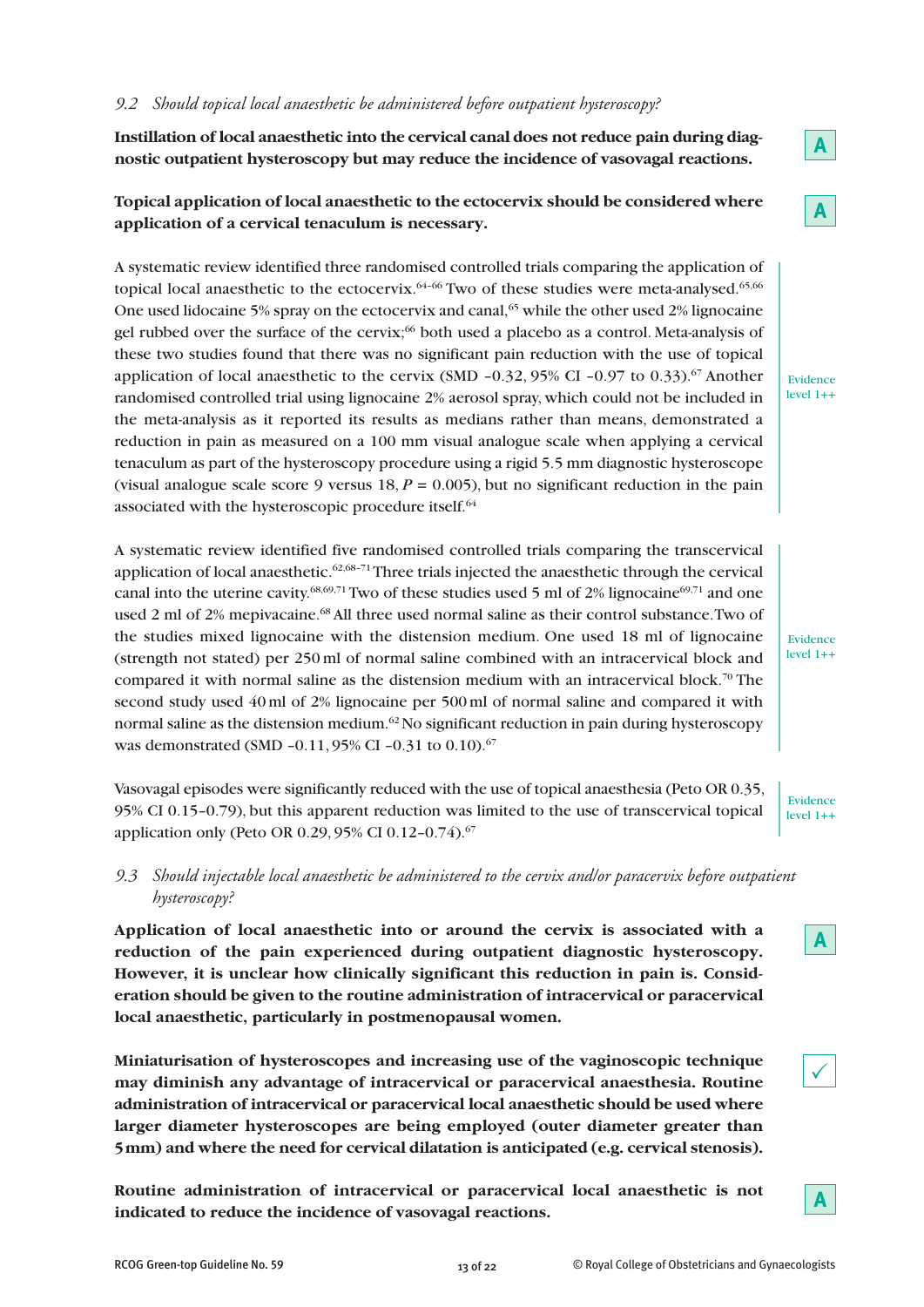A systematic review identified five randomised controlled trials comparing the use of direct intracervical injection of local anaesthetic before outpatient hysteroscopy with control (placebo, vaginoscopy or nil).<sup>25,72–75</sup> No significant reduction in pain was noted in the four trials<sup>25,72,73,75</sup> included in the meta-analysis (SMD –0.05, 95% CI –0.71 to 0.60). <sup>67</sup> However, intracervical injection of local anaesthetic was found to reduce pain with hysteroscopy (SMD –0.36,95% CI  $-0.61$  to  $-0.10$ ) when the trial comparing local anaesthesia with vaginoscopy was excluded.<sup>75</sup>

A systematic review identified six randomised controlled trials comparing the use of paracervical injection of local anaesthetic before outpatient hysteroscopy with control (placebo or nil). 52,76–80 Meta-analysis showed a significant reduction in pain (SMD –1.28, 95% CI –2.22 to  $-0.35$ ),<sup>67</sup> although the studies were heterogenous. If the analysis was stratified by menopausal status, the heterogeneity between studies remained, but a significant reduction in pain was observed in the two studies with a purely postmenopausal population<sup>52,78</sup> (SMD -1.12, 95% CI  $-2.23$  to  $-0.01$ ).<sup>67</sup>

The same systematic quantitative review did not find a reduction in vasovagal reactions associated with diagnostic outpatient hysteroscopy with the use of injectable cervical anaesthetics<sup>52,74,77-79</sup> (OR 0.89, 95% CI 0.54–1.46).<sup>67</sup> However, the heterogeneity of study populations and variations in the definition of vasovagal episodes are likely to have affected this finding. Larger-scale studies of homogeneous populations with standardised interventions (equipment, technique, etc.) and definitions of vasovagal episodes are required to confirm or refute these findings.

#### **10. Conscious sedation**

*10.1 Should conscious sedation be used to reduce pain associated with outpatient hysteroscopic procedures?*

**Conscious sedation should not be routinely used in outpatient hysteroscopic procedures as it confers no advantage in terms of pain control and the woman's satisfaction over local anaesthesia.**

# **Life-threatening complications can result from the use of conscious sedation. Appropriate monitoring and staff skills are mandatory if procedures are to be undertaken using conscious sedation.**

Conscious sedation is used widely in outpatient endoscopic procedures of the gastrointestinal system. It is less commonly employed in outpatient hysteroscopy. One randomised controlled trial reported the use of conscious sedation using 0.25 mg fentanyl intravenous with 0.5 mg atropine and 2 mg midazolam immediately before operative outpatient hysteroscopy – polypectomy, myomectomy, septoplasty and adhesiolysis using the Versapoint™ (Ethicon Inc.) bipolar electrode intrauterine system – compared with paracervical anaesthesia with 10 ml 1% mepivacaine hydrochloride without sedation.There were no significant differences between local anaesthesia and conscious sedation in terms of pain control during the procedure, postoperative pain or the woman's satisfaction. 78

Sedative drugs (anaesthetics, anxiolytics and opioids) are administered by oral, intravenous, transmucosal or inhalational routes.Any drug that depresses the central nervous system has the potential to impair respiration, circulation or both. Close monitoring of the woman must be undertaken by a designated staff member to ensure maintenance of continuous verbal contact and adequate oxygen saturation.Monitoring of blood pressure and electrocardiogram should be considered in high-risk cases and staff trained in acute airway management and anaesthetic support should be immediately available.

Evidence level 4

Evidence level 1++

Evidence level 1+

Evidence level 1+

 $\checkmark$ 

**A**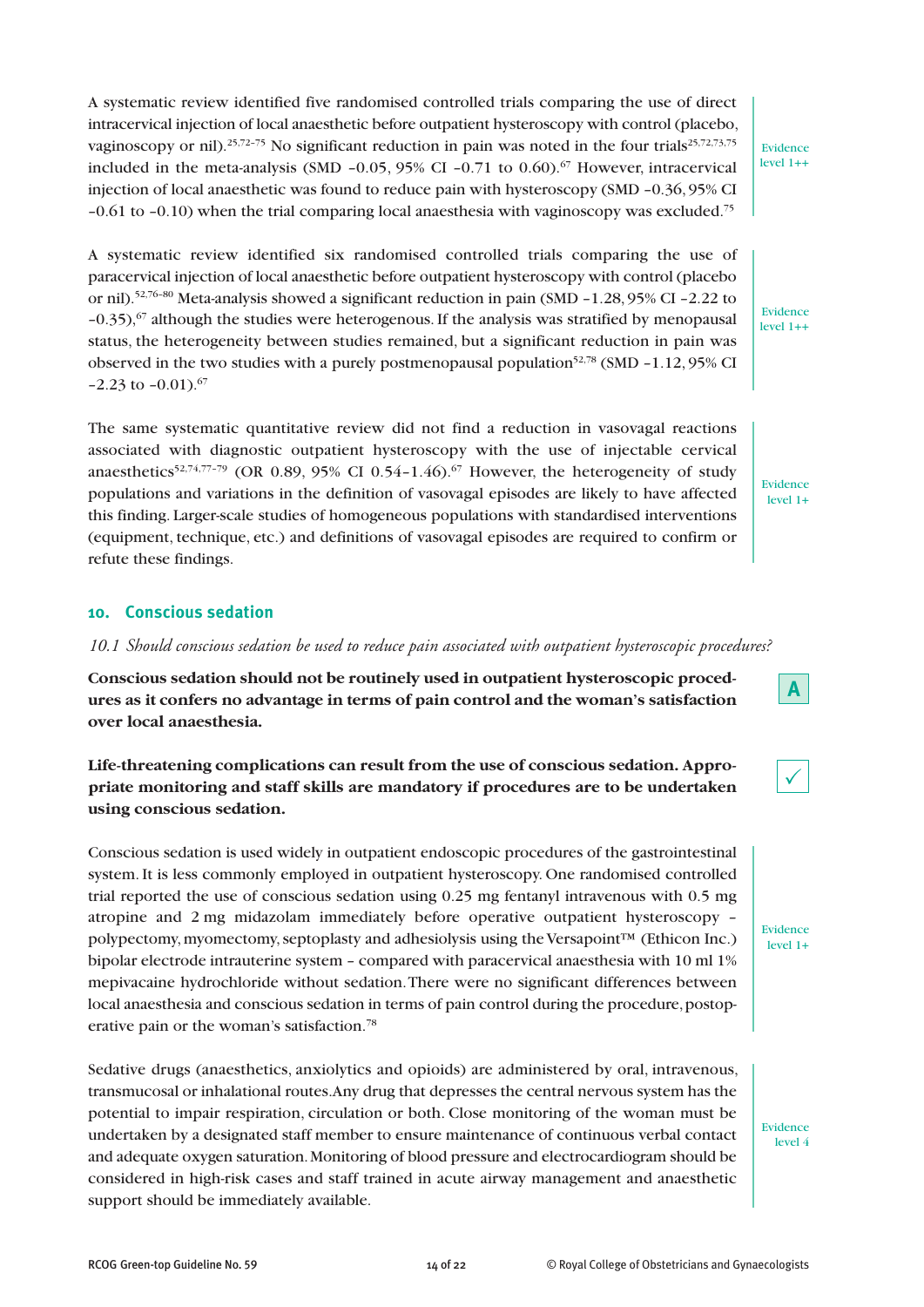#### **11. Vaginoscopy**

*11.1 Does a vaginoscopic approach to outpatient hysteroscopy reduce pain and increase the feasibility of the procedure?*

**Vaginoscopy reduces pain during diagnostic rigid outpatient hysteroscopy.**

# **Vaginoscopy should be the standard technique for outpatient hysteroscopy, especially where successful insertion of a vaginal speculum is anticipated to be difficult and where blind endometrial biopsy is not required.**

Vaginoscopy or the 'no touch' approach to hysteroscopy refers to a technique where the hysteroscope is introduced into the vagina, through the cervical canal and into the uterine cavity without the need for a vaginal speculum or cervical instrumentation.A systematic review identified six small randomised controlled trials comparing the vaginoscopic versus traditional outpatient hysteroscopy. 75,81–85 There were no significant differences in feasibility (failed procedures) between the techniques (OR 1.28, 95% CI 0.74–2.24), but vaginoscopy was associated with significantly less procedural pain (SMD –0.44, 95% CI –0.65 to –0.22)<sup>86</sup> in the four studies evaluating this outcome. 75,81,82,84

Larger studies are indicated to better assess the feasibility of vaginoscopy in relation to the characteristics of the woman (e.g. body mass index, menopausal status, parity, caesarean section) and type of hysteroscope (size, angle, rigid/flexible endoscopes) and the risk of ascending pelvic infection.Vaginoscopy allows increased external movement of the hysteroscope. Future studies should assess whether this manoeuvrability improves the feasibility and effectiveness of operative hysteroscopy.

#### **12. Suggested audit topics**

- **●** Patient satisfaction with elements of the outpatient hysteroscopy service.
- **●** Complications (e.g. infection, vasovagal reactions, uterine trauma) of diagnostic and operative outpatient hysteroscopy.
- **●** Failure rate of diagnostic and operative outpatient hysteroscopy and reasons for failures.
- **●** Rates of cervical dilatation in outpatient hysteroscopy stratified by parity and menopausal status.
- **●** Standards of documentation.
- **●** Use of analgesia post-procedure.
- **●** Percentage of women provided with written information and asked for written consent.

#### **13. Recommendations for research**

- **●** Optimal type and timing of analgesia in diagnostic and operative outpatient hysteroscopy.
- **●** Effect of cervical preparation with prostaglandins and/or local estrogens on pain relief and feasibility of outpatient hysteroscopy in postmenopausal women.
- **●** Safety and acceptability of hysteroscopy according to angle of distal optical lens.
- **●** Effect of local anaesthetic on pain reduction according to menopausal status and parity.
- **●** Effectiveness of vaginoscopic approach to outpatient hysteroscopy in relieving pain compared with traditional approaches with and without local anaesthesia.
- **●** Feasibility and safety of vaginoscopy in relation to the woman's characteristics and type of hysteroscope.
- **●** Effect of vaginoscopy and local anaesthesia on the incidence of vasovagal episodes associated with diagnostic and operative outpatient hysteroscopy.
- **●** Effectiveness of warming fluid distension media on relieving pain in outpatient hysteroscopy.



Evidence level 1++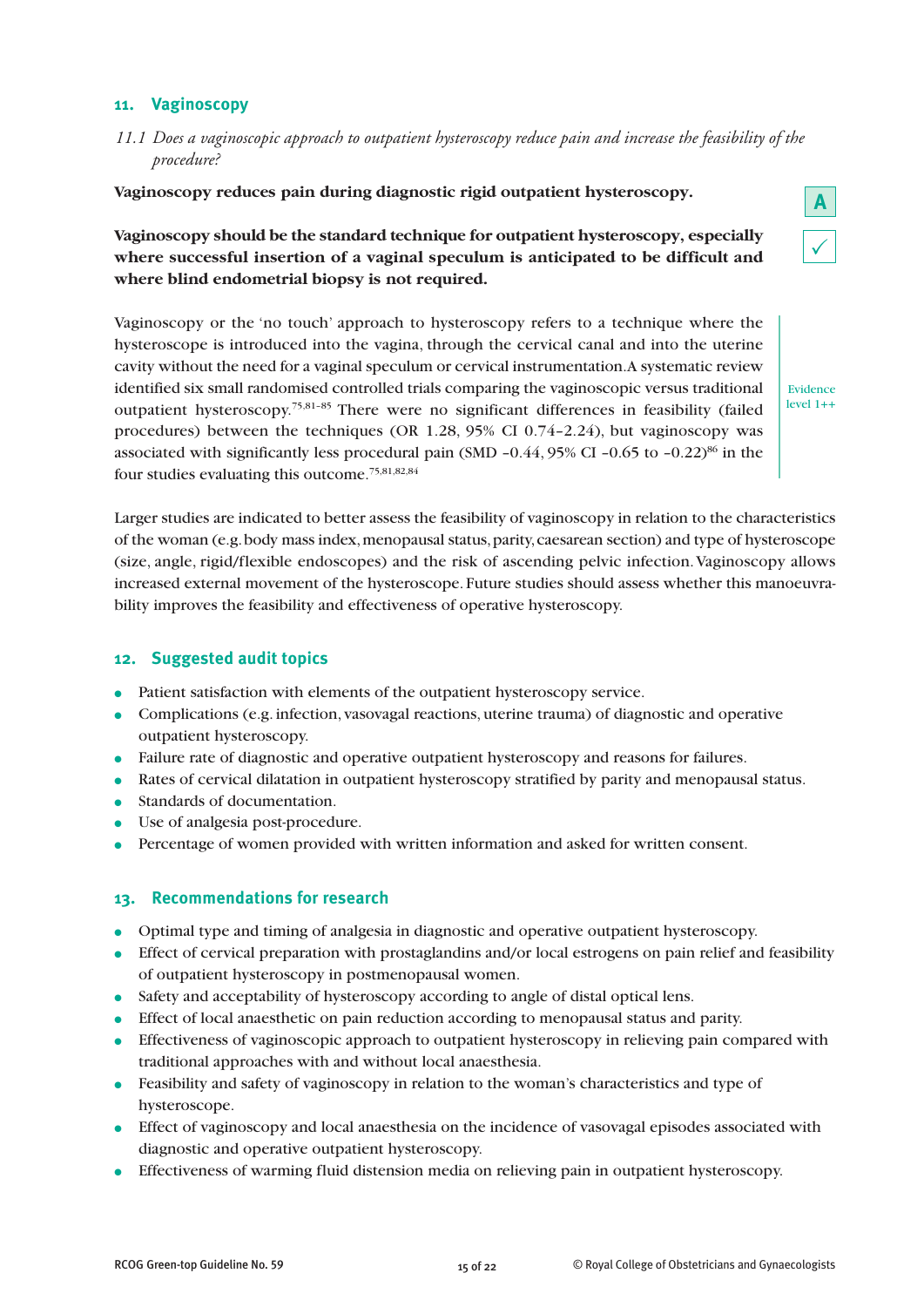#### **References**

- 1. ClarkTJ,Voit D, Gupta JK, Hyde C, Song F,Khan KS. Accuracy of hysteroscopy in the diagnosis of endometrial cancer and hyperplasia: a systematic quantitative review. *JAMA* 2002;288:1610–21.
- 2. Farquhar C, Ekeroma A, Furness S,Arroll B.A systematic review of transvaginal ultrasonography, sonohysterography and hysteroscopy for the investigation of abnormal uterine bleeding in premenopausal women. *Acta Obstet Gynecol Scand* 2003;82:493–504.
- 3. van Dongen H, de Kroon CD,Jacobi CE,Trimbos JB,Jansen FW. Diagnostic hysteroscopy in abnormal uterine bleeding: a systematic review and meta-analysis.*BJOG* 2007;114:664–75.
- 4. The Health and Social Care Information Centre. Outpatient data:Treatment specialty 2007–08. Hospital Episode Statistics 2009. [http://www.hesonline.nhs.uk/Ease/servlet/ContentServe r?siteID=1937&categoryID=895].
- 5. The Health and Social Care Information Centre. Outpatient data: Main procedures and interventions: 4 character 2007–08. Hospital Episode Statistics 2009 [http://www.hesonline.nhs.uk/Ease/servlet/ContentServe r?siteID=1937&categoryID=897].
- 6. ClarkTJ,Khan KS, Gupta JK.Current practice for the treatment of benign intrauterine polyps: a national questionnaire survey of consultant gynaecologists in UK. *Eur J Obstet Gynecol Reprod Biol* 2002;103:65–7.
- 7. Litta P,Cosmi E, Saccardi C, Esposito C,Rui R,Ambrosini G. Outpatient operative polypectomy using a 5 mmhysteroscope without anaesthesia and/or analgesia: advantages and limits. *Eur J Obstet Gynecol Reprod Biol* 2008;139:210–4.
- 8. Marsh FA, Rogerson LJ, Duffy SR.A randomised controlled trial comparing outpatient versus daycase endometrial polypectomy.*BJOG* 2006;113:896–901.
- 9. ClarkTJ, Mahajan D, Sunder P, Gupta JK. Hysteroscopic treatment of symptomatic submucous fibroids using a bipolar intrauterine system: a feasibility study. *Eur J Obstet Gynecol Reprod Biol* 2002;100:237–42.
- 10. Prasad P, Powell MC. Prospective observational study of Thermablate Endometrial Ablation System as an outpatient procedure.*J Minim Invasive Gynecol* 2008;15:476–9.
- 11. Andersson S, Mints M.Thermal balloon ablation for the treatment of menorrhagia in an outpatient setting.*Acta Obstet Gynecol Scand* 2007;86:480–3.
- 12. Jack SA,Cooper KG, Seymour J, Graham W, Fitzmaurice A, Perez J.A randomised controlled trial of microwave endometrial ablation without endometrial preparation in the outpatient setting: patient acceptability, treatment outcome and costs.*BJOG* 2005;112:1109–16.
- 13. ClarkTJ, Gupta JK.Outpatient thermal balloon ablation of the endometrium. *Fertil Steril* 2004;82:1395–401.
- 14. Sinha D,Kalathy V, Gupta JK,ClarkTJ.The feasibility, success and patient satisfaction associated with outpatient hysteroscopic sterilisation.*BJOG* 2007;114:676–83.
- 15. Nagele F, O'Connor H, Davies A, Badawy A, Mohamed H, Magos A. 2500 outpatient diagnostic hysteroscopies. *Obstet Gynecol* 1996;88:87–92.
- 16. Jivraj S, Dass M, Panikkar J,Brown V.Outpatient hysteroscopy: an observational study of patient acceptability. *Medicina (Kaunas)* 2004;40:1207–10.
- 17. Morgan M, Dodds W,Wolfe C,Raju S.Women's views and experiences of outpatient hysteroscopy: implications for a patient-centered service.*Nurs Health Sci* 2004;6:315–20.
- 18. Gupta JK, Clark TJ, More S, Pattison H. Patient anxiety and experiences associated with an outpatient "one-stop""see and treat"hysteroscopy clinic. *Surg Endosc* 2004;18:1099–104.
- 19. ClarkTJ, Gupta JK.*Handbook of outpatient hysteroscopy: a complete guide to diagnosis and therapy*. London: Hodder Arnold; 2005.
- 20. Kremer C, Duffy S, Moroney M. Patient satisfaction with outpatient hysteroscopy versus day case hysteroscopy:

randomised controlled trial.*BMJ* 2000;320:279–82.

- 21. Marsh F,Kremer C, Duffy S. Delivering an effective outpatient service in gynaecology.A randomised controlled trial analysing the cost of outpatient versus daycase hysteroscopy.*BJOG* 2004;111:243–8.
- Royal College of Obstetricians and Gynaecologists. Consent Advice No. 1:*Diagnostic hysteroscopy under general anaesthesia*. London:RCOG; 2008 [http://www.rcog.org.uk/files/rcog-corp/CA1\_DiagnosticHysteroscopy19012011.pdf].
- 23. Royal College of Obstetricians and Gynaecologists. Clinical Governance Advice No. 6:Obtaining valid consent. London:RCOG; 2008 [http://www.rcog.org.uk/files/rcog-corp/CGA6- 15072010.pdf].
- 24. Cooper NAM, Smith P,Khan KS,ClarkTJ.Analgesia and conscious sedation for pain control during outpatient hysteroscopy: a systematic review and meta-analysis; 2009. Personal communication.
- 25. Bellati U, Bonaventura A, Costanza L, Zulli S, Gentile C. Tramadol hydrochloride versus mepivacaine hydrochloride: comparison between two analgesic procedures in hysteroscopy. *Giornale Italiano di Ostetricia e Ginecologia* 1998;20:469–72.
- 26. Floris S, Piras B,Orrù M, Silvetti E,Tusconi A, Melis F, et al. Efficacy of intravenous tramadol treatment for reducing pain during office diagnostic hysteroscopy. *Fertil Steril* 2007;87:147–51.
- 27. LinYH, Hwang JL, Huang LW,Chen HJ.Use of sublingual buprenorphine for pain relief in office hysteroscopy.*J Minim Invasive Gynecol* 2005;12:347–50.
- 28. Caligiani L, Pera L, Scuderi A, Ferrarello S.Analgesia for outpatients' hysteroscopy in postmenopausal bleeding.*Acta Anaesthesiologica Italica* 1994;45:251–6.
- 29. Nagele F, Lockwood G, Magos AL.Randomised placebo controlled trial of mefenamic acid for premedication at outpatient hysteroscopy: a pilot study.*Br J Obstet Gynaecol* 1997;104:842–4.
- 30. Tam WH,Yuen PM.Use of diclofenac as an analgesic in outpatient hysteroscopy: a randomized, double-blind, placebo-controlled study. *Fertil Steril* 2001;76:1070–2.
- 31. Pasini A,Belloni C.[Intraoperative complications of 697 consecutive operative hysteroscopies]. *Minerva Ginecol* 2001;53:13–20.Article in Italian.
- 32. Jansen FW,Vredevoogd CB, van Ulzen K, Hermans J, Trimbos JB,Trimbos-KemperTC.Complications of hysteroscopy: a prospective, multicenter study. *Obstet Gynecol* 2000;96:266–70.
- 33. Berek JS, Stubblefield PG.Anatomic and clinical correlates of uterine perforation.*Am J Obstet Gynecol* 1979;135:181–4
- 34. Radman HM,Korman W.Uterine perforation during dilatation and curettage. *Obstet Gynecol* 1963;21:210–5.
- 35. Choksuchat C,Cheewadhanaraks S, Getpook C, Wootipoom V, Dhanavoravibul K. Misoprostol for cervical ripening in non-pregnant women: a randomized doubleblind controlled trial of oral versus vaginal regimens.*Hum Reprod* 2006;21:2167–70.
- 36. Crane JM, Healey S.Use of misprostol before hysteroscopy: a systematic review.*J Obstet Gynaecol Can* 2006;28:373–9.
- 37. Ngai SW,ChanYM, Liu KL, Ho PC.Oral misoprostol for cervical priming in non-pregnant women. *Hum Reprod* 1997;12:2373–5.
- 38. Preutthipan S, HerabutyaY.A randomized controlled trial of vaginal misoprostol for cervical priming before hysteroscopy. *Obstet Gynecol* 1999;94:427–30.
- 39. Rath W,Kuhn W, Hilgers R. Facilitation of cervical dilatation by intracervical application of sulprostone gel prior to hysteroscopy. *Endoscopy* 1985;17:191–3.
- 40. FungTM, Lam MH,Wong SF, Ho LC.A randomized placebocontrolled trial of vaginal misoprostol for cervical priming before hysteroscopy in postmenopausal women.*BJOG* 2002;109:561–5.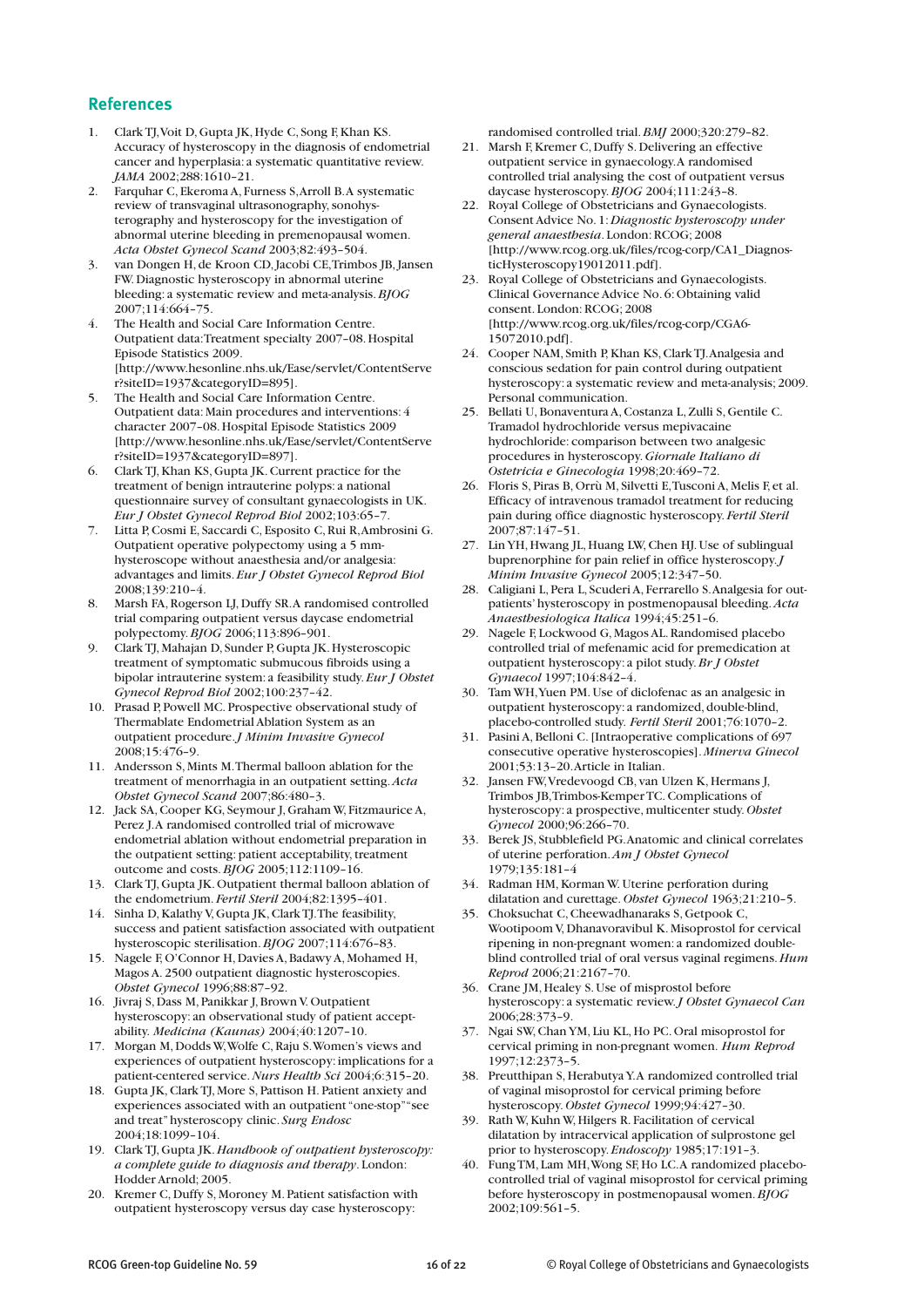- 41. Ngai SW,ChanYM, Ho PC.The use of misoprostol prior to hysteroscopy in postmenopausal women.*Hum Reprod* 2001;16:1486–8.
- 42. Atay V, Duru NK, Pabuccu R, Ergun A,Tokac G,Aydin BA. Vaginal misoprostol for cervical dilatation before operative office hysteroscopy. *Gynaecol Endosc* 1997;6:47–9.
- 43. da Costa AR, Pinto-Neto AM,Amorim M, Paiva LH, Scavuzzi A, Schettini J.Use of misoprostol prior to hysteroscopy in postmenopausal women: a randomized, placebocontrolled clinical trial.*J Minim Invasive Gynecol* 2008;15:67–73.
- 44. Singh N, Ghosh B, Naha M, Mittal S. Vaginal misoprostol for cervical priming prior to diagnostic hysteroscopy – efficacy,safety and patient satisfaction: a randomized controlled trial.*Arch Gynecol Obstet* 2009;279:37–40.
- 45. Valente EP, de Amorim MM,Costa AAR, de Miranda DV. Vaginal misoprostol prior to diagnostic hysteroscopy in patients of reproductive age: a randomized clinical trial.*J Minim Invasive Gynecol* 2008;15:452–8.
- 46. Waddell G, Desindes S, Takser L, Beauchemin MC, Bessette P.Cervical ripening using vaginal misoprostol before hysteroscopy: a double-blind randomized trial.*J Minim Invasive Gynecol* 2008;15:739–44.
- 47. Cooper NAM,Khan KS,ClarkTJ. Does cervical preparation before outpatient hysteroscopy reduce patients'pain experience? A systematic review and meta-analysis. 2010. Personal communication.
- 48. Martin J, editor.*British National Formulary.57th edition.* London:British Medical Association and Royal Pharmaceutical Society of Great Britain. 2009.
- 49. Ben-Chetrit A, Eldar-GevaT, LindenbergT, Farhat M, Shimonovitz S,Zacut D, et al. Mifepristone does not induce cervical softening in non-pregnant women.*Hum Reprod* 2004;19:2372–6.
- 50. Campo R, Molinas CR,Rombauts L, Mestdagh G, Lauwers M,Braekmans P, et al. Prospective multicentre randomized controlled trial to evaluate factors influencing the success rate of office diagnostic hysteroscopy.*Hum Reprod* 2005;20:258–63.
- 51. De Angelis C, Santoro G, Re ME, Nofroni I. Office hysteroscopy and compliance: mini-hysteroscopy versus traditional hysteroscopy in a randomized trial.*Hum Reprod* 2003;18:2441–5.
- 52. Giorda G, Scarabelli C, Franceschi S,Campagnutta E. Feasibility and pain control in outpatient hysteroscopy in postmenopausal women: a randomized trial.*Acta Obstet Gynecol Scand* 2000;79:593–7.
- 53. Rullo S, Sorrenti G, Marziali M, Ermini B, Sesti F, Piccione E. Office hysteroscopy: comparison of 2.7 and 4mm hysteroscopes for acceptability, feasibility and diagnostic accuracy.*J Reprod Med* 2005;50:45–8.
- 54. Baxter AJ,Beck B, Phillips K.A randomized prospective trial of rigid and flexible hysteroscopy in an outpatient setting. *Gynaecol Endosc* 2002;11:357–64.
- 55. Unfried G, Wieser F, Albrecht A, Kaider A, Nagele F. Flexible versus rigid endoscopes for outpatient hysteroscopy: a prospective randomized clinical trial.*Hum Reprod* 2001;16:168–71.
- 56. Brusco GF,Arena S,Angelini A.Use of carbon dioxide versus normal saline for diagnostic hysteroscopy. *Fertil Steril* 2003;79:993–7.
- 57. Lavitola G,Guida M,Pellicano M,Acunzo G,Cirillo D,Nappi C.[Options for uterine distension during hysteroscopy]. *Minerva Ginecol* 2002;54:461–5.Article in Italian.
- 58. Litta P,Bonora M, Pozzan C, Merlin F, Sacco G, Fracas M, et al.Carbon dioxide versus normal saline in outpatient hysteroscopy.*Hum Reprod* 2003;18:2446–9.
- 59. Nagele F,Bournas N,O'Connor H,Broadbent M, Richardson R, Magos A.Comparison of carbon dioxide and normal saline for uterine distension in outpatient hysteroscopy. *Fertil Steril* 1996;65:305–9.
- 60. Paschopoulos M,Kaponis A, Makrydimas G,Zikopoulos K, AlamanosY,O'Donovan P, et al. Selecting distending medium for out-patient hysteroscopy. Does it really matter? *Hum Reprod* 2004;19:2619–25.
- 61. Pellicano M,Guida M,Zullo F, Lavitola G,Cirillo D,Nappi C. Carbon dioxide versus normal saline as a uterine distension medium for diagnostic vaginoscopic hysteroscopy in infertile patients: a prospective, randomized, multicenter study.*Fertil Steril* 2003;79:418–21.
- 62. Shankar M, Davidson A,Taub N, Habiba M.Randomised comparison of distension media for outpatient hysteroscopy.*BJOG* 2004;111:57–62.
- 63. Cooper NA, Smith P,Khan KS,ClarkTJ.A systematic review of the effect of the distension medium on pain during outpatient hysteroscopy. *Fertil Steril* 2011;95:264–71.
- 64. Davies A, Richardson RE, O'Connor H, Baskett TF, Nagele F, Magos AL. Lignocaine aerosol spray in outpatient hysteroscopy: a randomized double-blind placebocontrolled trial. *Fertil Steril* 1997;67:1019–23.
- 65. Soriano D,Ajaj S,ChuongT, Deval B, Fauconnier A, Daraï E. Lidocaine spray and outpatient hysteroscopy: randomized placebo-controlled trial. *Obstet Gynecol* 2000;96:661–4.
- 66. Wong AY,Wong K,Tang LC. Stepwise pain score analysis of the effect of lignocaine on outpatient hysteroscopy: a randomized, double-blind,placebo-controlled trial. *Fertil Steril* 2000;73:1234–7.
- 67. Cooper NA,Khan KS,ClarkTJ. Local anaesthesia for pain control during outpatient hysteroscopy: systematic review and meta-analysis.*BMJ* 2010;340:c1130.
- 68. Cicinelli E, DidonnaT,Ambrosi G, Schönauer LM, Fiore G, Matteo MG.Topical anaesthesia for diagnostic hysteroscopy and endometrial biopsy in postmenopausal women: a randomised placebo-controlled double-blind study.*Br J Obstet Gynaecol* 1997;104:316–9.
- Costello MF, Horrowitz SD, Williamson M.A prospective randomized double-blind placebo-controlled study of local anaesthetic injected through the hysteroscope for outpatient hysteroscopy and endometrial biopsy. *Gynaecol Endosc* 1998;7:121–6.
- 70. Kabli N,TulandiT.A randomized trial of outpatient hysteroscopy with and without intrauterine anaesthesia.*J Minim Invasive Gynecol* 2008;15:308–10.
- 71. Lau WC,Tam WH, Lo WK,Yuen PM.A randomized doubleblind placebo-controlled trial of transcervical intrauterine local anaesthesia in outpatient hysteroscopy.*BJOG* 2000;107:610–3.
- 72. Broadbent JA, Hill NC, Molnár BG,Rolfe KJ, Magos AL. Randomized placebo controlled trial to assess the role of intracervical lignocaine in outpatient hysteroscopy.*Br J Obstet Gynaecol* 1992;99:777–9.
- 73. Esteve M, Schindler S, Machado SB,Borges SA, Santos CR, Coutinho E.The efficacy of intracervical lidocaine in outpatient hysteroscopy. *Gynaecol Endosc* 2002;11:33–6.
- 74. Makris N,Xygakis A, Dachlythras M, Prevedourakis C, Michalis S. Mepivicaine local cervical anaesthesia for diagnostic hysteroscopy:A randomised placebo-controlled study.*J Gynaecol Surg* 2001;17:7–11.
- 75. Sagiv R, Sadan O,Boaz M, Dishi M, Scechter E, Golan A.A new approach to office hysteroscopy compared with traditional hysteroscopy: a randomized controlled trial. *Obstet Gynecol* 2006;108:387–92.
- 76. Al-Sunaidi M,TulandiT.A randomized trial comparing local intracervical and combined local and paracervical anesthesia in outpatient hysteroscopy.*J Minim Invasive Gynecol* 2007;14:153–5.
- 77. Cicinelli E, DidonnaT, Schonauer LM, Stragapede S, Falco N, Pansini N. Paracervical anesthesia for hysteroscopy and endometrial biopsy in postmenopausal women.A randomized, double-blind,placebo-controlled study.*J Reprod Med* 1998;43:1014–8.
- 78. Guida M, Pellicano M,Zullo F,Acunzo G, Lavitola G, Palomba S, et al.Outpatient operative hysteroscopy with bipolar electrode: a prospective multicentre randomized study between local anaesthesia and conscious sedation. *Hum Reprod* 2003;18:840–3.
- 79. Lau WC, Lo WK,Tam WH,Yuen PM. Paracervical anaesthesia in outpatient hysteroscopy: a randomised double-blind placebo-controlled trial.*Br J Obstet Gynaecol* 1999;106:356–9.
- 80. Vercellini P, Colombo A, Mauro F, Oldani S, Bramante T,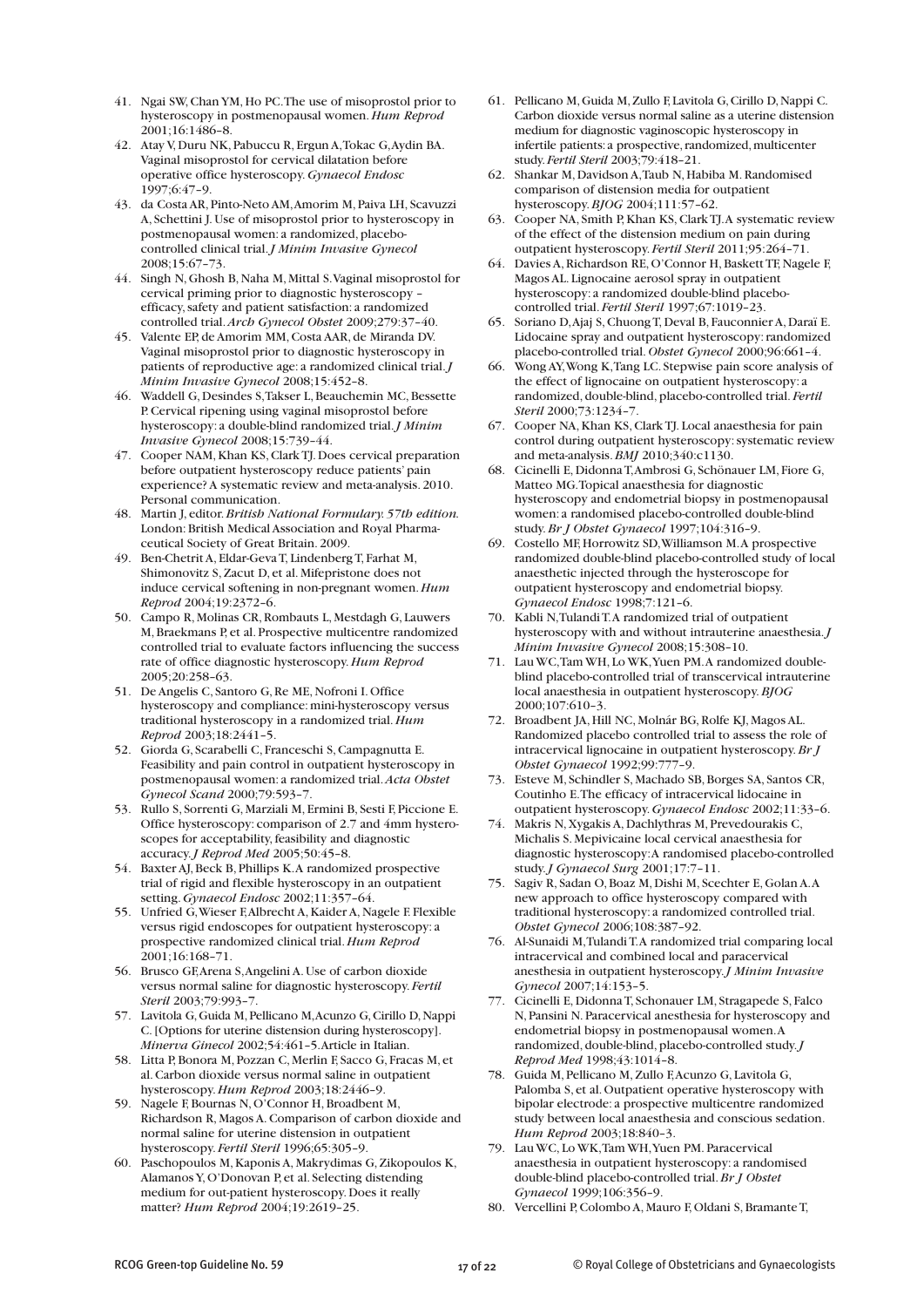Crosignani PG. Paracervical anaesthesia for outpatient hysteroscopy. *Fertil Steril* 1994;62:1083–5.

- 81. Almeida ZM, Pontes R, Costa Hde L. [Evaluation of pain in diagnostic hysteroscopy by vaginoscopy using normal saline at body temperature as distension medium: a randomized controlled trial].*Rev Bras Ginecol Obstet* 2008;30:25–30.Article in Portuguese.
- 82. Garbin O,Kutnahorsky R, Gollner JL,Vayssiere C. Vaginoscopic versus conventional approaches to outpatient diagnostic hysteroscopy: a two-centre randomized prospective study.*Hum Reprod* 2006;21:2996–3000.
- 83. Guida M, Di Spiezio Sardo A,Acunzo G, Sparice S, Bramante S, Piccoli R, et al.Vaginoscopic versus traditional office hysteroscopy: a randomized controlled study.*Hum Reprod* 2006;21:3253–7.
- 84. Paschopoulos M,Anastassopoulus P,Kaponis A, Avgoustatos F, Papadononpoulos L, Lolis D.Vaginoscopic versus conventional approach to outpatient hysteroscopy A comparative randomised study. *Gynaecol Endosc* 2000;51 Suppl.
- 85. Sharma M,Taylor A, di Spiezo Sardo A,Buck L, Mastrogamvrakis G,Kosmas I, et al.Outpatient hysteroscopy:traditional versus the 'no-touch'technique. *BJOG* 2005;112:963–7.
- 86. Cooper NA, Smith P,Khan KS,ClarkTJ.Vaginoscopic approach to outpatient hysteroscopy: a systematic review of the effect on pain.*BJOG* 2010;117:532–9. Erratum in: *BJOG* 2010;117:1440.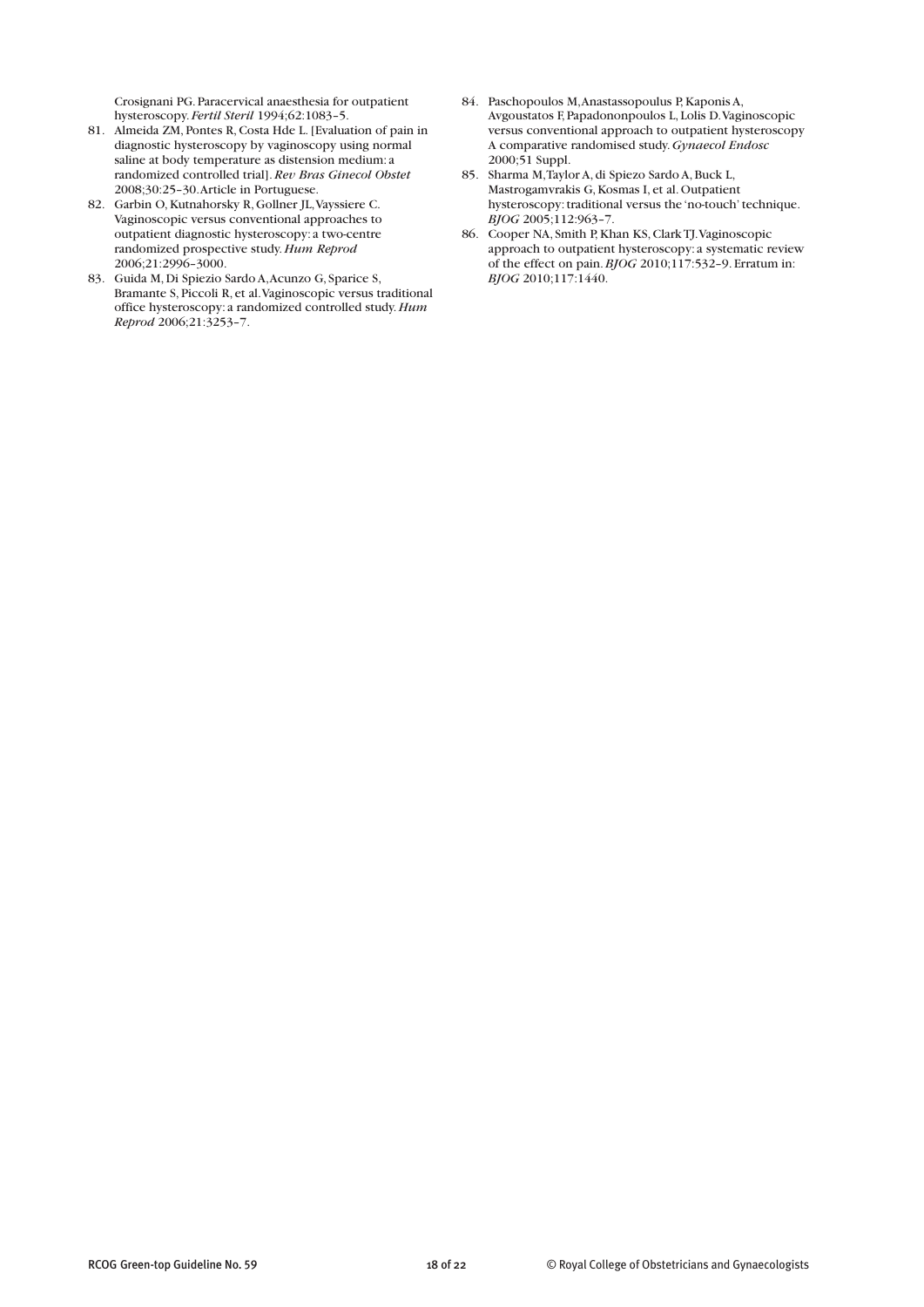# **APPENDIX 1 Terminology**

#### **Conscious sedation**

Conscious sedation refers to an arousable but drowsy state in which a woman can communicate and maintain an airway.Sedation techniques aim to make potentially unpleasant interventions more acceptable. However, there is potential for the drugs to impair respiration, circulation or both.This dictates that the operator should have advanced training in airway management and anaesthesia.

#### **Direct 'intracervical' cervical anaesthesia**

Local anaesthetic is injected directly into the cervix ('intracervical' or 'direct' cervical block). The anaesthetic solution should be distributed equally to all cervical quadrants.The majority of the anaesthetic should be injected at the deepest possible point in each quadrant,with some distributed evenly along the length of the cervix as the needle is withdrawn.

# **Outpatient hysteroscopy (office/ambulatory)**

The term outpatient hysteroscopy encompasses'office' and 'ambulatory' hysteroscopy.

#### **Paracervical anaesthesia**

Local anaesthetic is injected into the vaginal mucosa at the cervicovaginal junction.One to two millilitres of anaesthetic is injected to produce swelling and blanching of the tissue around the cervix.The needle is then advanced into the vaginal vault and the anaesthetic is delivered to a depth of 1–2.5 cm.Care should be taken to aspirate before injection to avoid inadvertent intravascular injection.The injection site may be 'tracked' by injecting as the needle progresses.The standard bilateral injections are at the 4 o'clock and 8 o'clock positions, although 3 o'clock and 9 o'clock positions are often used.

#### **Procedural pain**

For the purpose of this guideline,'procedural pain' is defined as an overall, global assessment of pain associated with outpatient hysteroscopy. If a global score was not given, the pain experienced during inspection of the cavity was used.

#### **Topical anaesthesia/transcervical**

Anaesthetic gels such as Instillagel® (Clinined Ltd, High Wycombe, UK: lidocaine hydrochloride 2% and chlorhexidine gluconate solution 0.25%), creams such as emla® (AstraZeneca Pty Ltd, North Ryde,Australia: lidocaine 2.5% and prilocaine 2.5%) or sprays such as xylocaine (lidocaine 10%) are applied to the ectocervix, cervical canal or into the uterine cavity.Absorption through mucous membranes may be slow and unreliable, so sufficient time should be allowed for the anaesthetic to work.

#### **Vaginoscopy**

The vaginoscopic or'no-touch'technique involves introducing the hysteroscope into the vagina without a speculum or cervical instrumentation. The labia minora are then held closed and the table tilted backwards to keep the distension medium inside the vagina.The hysteroscope is slowly advanced to visualise the cervix and identify the cervical os.The scope then traverses the cervical canal and passes into the uterine cavity.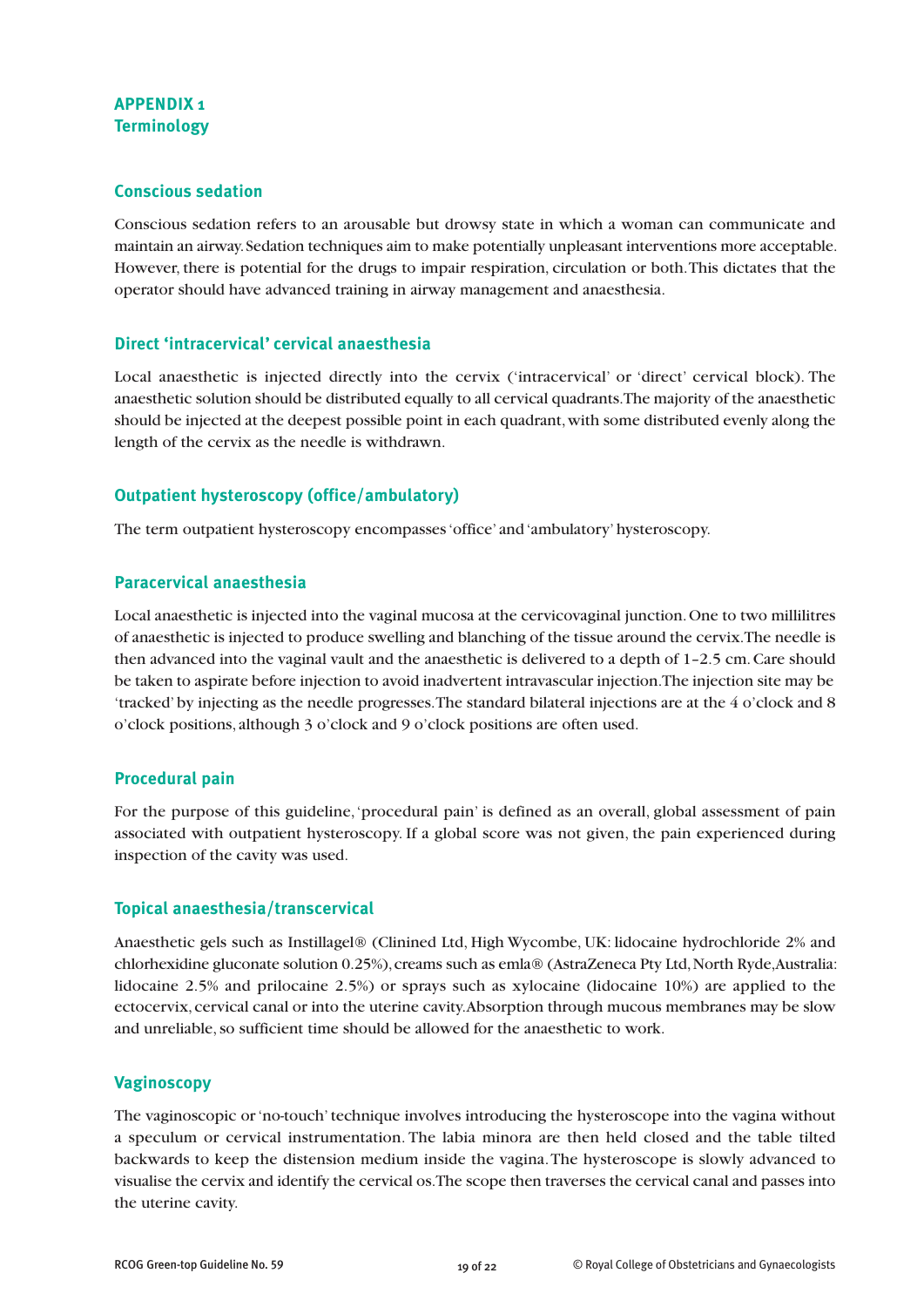#### **Vasovagal reaction**

Vasovagal reactions are caused by stimulation of the parasympathetic nervous system.The cervix receives parasympathetic innervation from the sacral nerves.Manipulation and dilatation of the cervix can lead to stimulation of the parasympathetic nervous system,which causes hypotension and bradycardia and causes women to feel sick and faint. They may display clinical signs such as pallor, sweating and reduced conscious state.Most women will recover rapidly if the procedure is stopped and instruments removed and they are put in the supine or recovery position. Cool fanning, fluids and reassurance will hasten recovery. In rare cases, atropine may need to be given.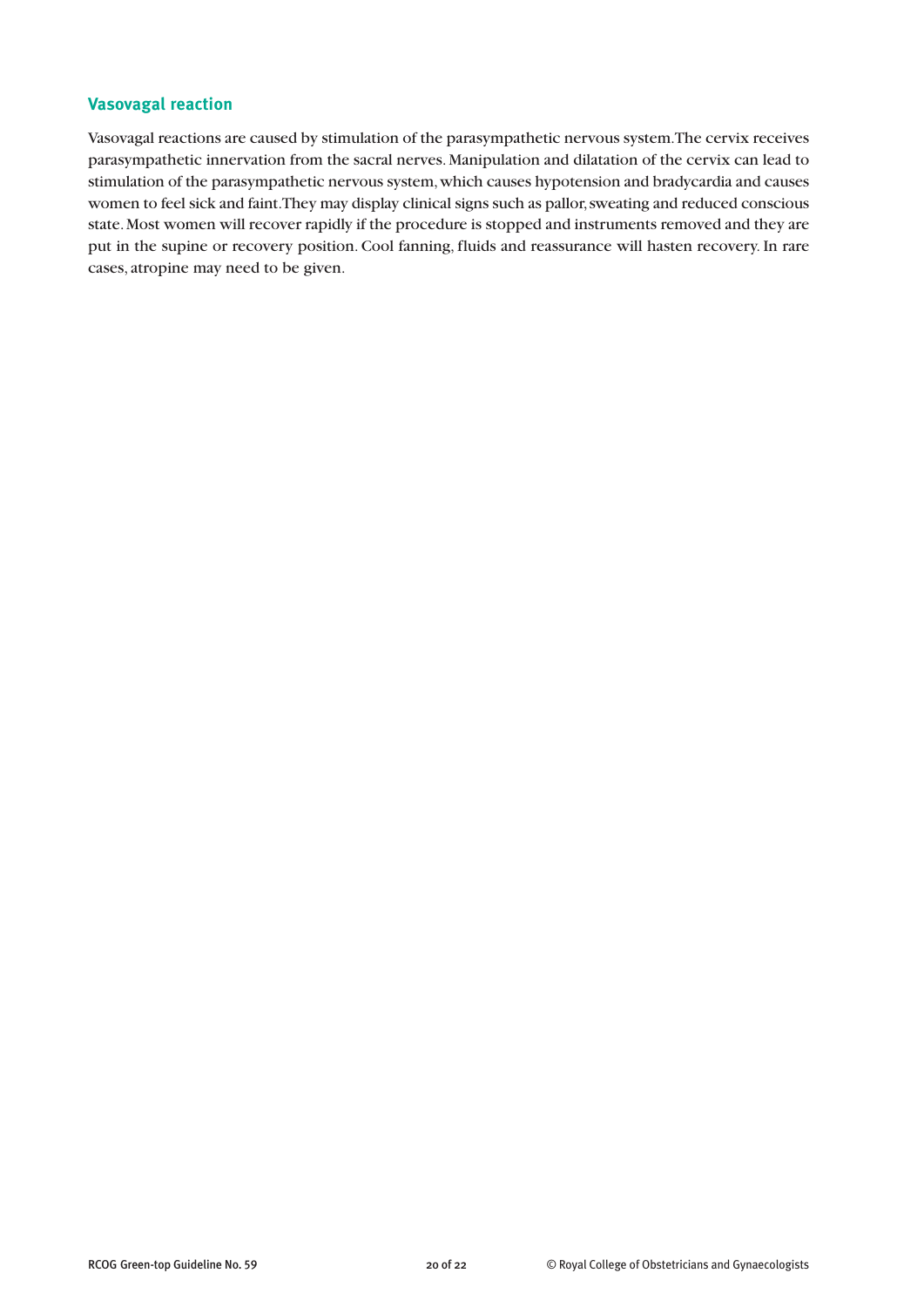#### **Appendix 2**

Clinical guidelines are:'systematically developed statements which assist clinicians and patients in making decisions about appropriate treatment for specific conditions'.Each guideline is systematically developed using a standardised methodology.Exact details of this process can be found in Clinical GovernanceAdvice No.1: *Development of RCOG Green-Top Guidelines* (available on the RCOG website at http://www. rcog.org.uk/womens-health/clinical-guidance/development-rcog-green-top-guidelines-policies-andprocesses).These recommendations are not intended to dictate an exclusive course of management or treatment.They must be evaluated with reference to individual patient needs, resources and limitations unique to the institution and variations in local populations.It is hoped that this process of local ownership will help to incorporate these guidelines into routine practice.Attention is drawn to areas of clinical uncertainty where further research may be indicated.

The evidence used in this guideline was graded using the scheme below and the recommendations formulated in a similar fashion with a standardised grading scheme.

| <b>Classification of evidence levels</b><br><b>Grades of recommendations</b>                                                                                                                                                                    |                                                                                                                                                                                                                                   |
|-------------------------------------------------------------------------------------------------------------------------------------------------------------------------------------------------------------------------------------------------|-----------------------------------------------------------------------------------------------------------------------------------------------------------------------------------------------------------------------------------|
| 1++ High-quality meta-analyses, systematic<br>reviews of randomised controlled trials<br>or randomised controlled trials with a<br>very low risk of bias                                                                                        | At least one meta-analysis, systematic review or<br>$\mathbf{A}$<br>randomised controlled trial rated as 1++ and<br>directly applicable to the target population; or                                                              |
| Well-conducted meta-analyses, systematic<br>$1+$<br>reviews of randomised controlled trials<br>or randomised controlled trials with a<br>low risk of bias                                                                                       | A systematic review of randomised controlled<br>trials or a body of evidence consisting<br>principally of studies rated as 1+ directly<br>applicable to the target population and<br>demonstrating overall consistency of results |
| Meta-analyses, systematic reviews of<br>$1 -$<br>randomised controlled trials or<br>randomised controlled trials with a high<br>risk of bias                                                                                                    | A body of evidence including studies rated as<br>B.<br>2++ directly applicable to the target<br>population, and demonstrating overall<br>consistency of results; or                                                               |
| 2++ High-quality systematic reviews of case-<br>control or cohort studies or high-quality<br>case-control or cohort studies with a<br>very low risk of confounding, bias or<br>chance and a high probability that the<br>relationship is causal | Extrapolated evidence from studies rated as<br>$1++$ or $1+$<br>A body of evidence including studies rated as<br>$\mathsf{C}$<br>2+ directly applicable to the target population<br>and demonstrating overall consistency of      |
| Well-conducted case-control or cohort<br>$2+$<br>studies with a low risk of confounding,<br>bias or chance and a moderate<br>probability that the relationship is causal                                                                        | results; or<br>Extrapolated evidence from studies rated as<br>$2 + +$<br>Evidence level 3 or 4; or                                                                                                                                |
| Case-control or cohort studies with a<br>$2-$<br>high risk of confounding, bias or chance<br>and a significant risk that the relationship<br>is not causal                                                                                      | D<br>Extrapolated evidence from studies rated as 2+<br><b>Good practice point</b>                                                                                                                                                 |
| $\overline{3}$<br>Non-analytical studies, e.g. case reports,<br>case series<br><b>Expert opinion</b><br>4                                                                                                                                       | Recommended best practice based on the<br>$\checkmark$<br>clinical experience of the guideline<br>development group                                                                                                               |
|                                                                                                                                                                                                                                                 |                                                                                                                                                                                                                                   |